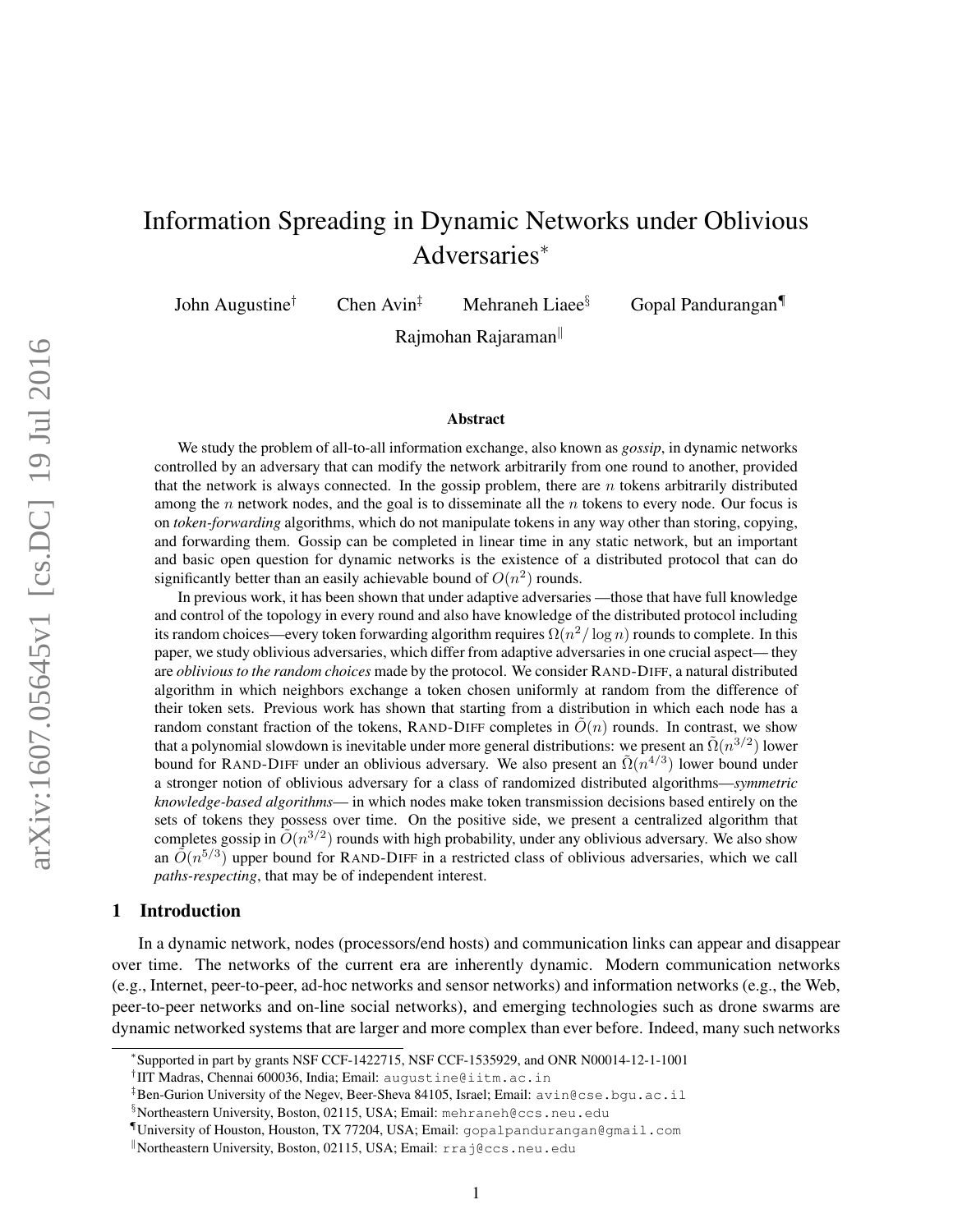are subject to continuous structural changes over time due to sleep modes, channel fluctuations, mobility, device failures, nodes joining or leaving the system, and many other factors [\[25,](#page-21-0) [32,](#page-22-0) [5,](#page-20-0) [14,](#page-20-1) [18,](#page-21-1) [9,](#page-20-2) [30\]](#page-22-1). Therefore the formal study of algorithms for dynamic networks have gained much popularity in recent years and many of the classical problems and algorithms for static networks were extended to dynamic networks. During the past decade, new dynamic network models have been introduced to capture specific applications [\[10,](#page-20-3) [9,](#page-20-2) [25,](#page-21-0) [16,](#page-21-2) [18,](#page-21-1) [31\]](#page-22-2), and the last few years have witnessed a burst of research activity on broadcasting, flooding, random-walk based, and gossip-style protocols in dynamic networks [\[26,](#page-21-3) [21,](#page-21-4) [20,](#page-21-5) [13,](#page-20-4) [35,](#page-22-3) [7,](#page-20-5) [6,](#page-20-6) [3,](#page-20-7) [4,](#page-20-8) [12,](#page-20-9) [19,](#page-21-6) [2,](#page-20-10) [15,](#page-21-7) [11,](#page-20-11) [34,](#page-22-4) [8,](#page-20-12) [22,](#page-21-8) [27\]](#page-21-9).

Our paper continues this effort and studies a fundamental problem of information spreading, called k*gossip*, on dynamic networks. In k-gossip (also referred to as k*-token dissemination*), k distinct pieces of information (tokens) are initially present in some nodes, and the problem is to disseminate all the tokens to all the nodes, under the constraint that one token can be sent on an edge per round of synchronous communication. This problem is a fundamental primitive for distributed computing; indeed, solving  $n$ gossip, where each node starts with exactly one token, allows any function of the initial states of the nodes to be computed, assuming the nodes know  $n$  [\[26\]](#page-21-3). This problem was analyzed for static networks by Topkis [\[36\]](#page-22-5), and was first studied on dynamic networks for general  $k$  in [\[26\]](#page-21-3), and previously for the special case of one token and a random walk in [\[6\]](#page-20-6).

In this paper, we consider *token-forwarding* algorithms, which do not manipulate tokens in any way other than storing, copying, and forwarding them. Token-forwarding algorithms are simple and easy to implement, typically incur low overhead, and have been widely studied (e.g, see [\[29,](#page-21-10) [33\]](#page-22-6)). In any n-node *static* network, a simple token-forwarding algorithm that pipelines tokens up a rooted spanning tree, and then broadcasts them down the tree completes k-gossip in  $O(n + k)$  rounds [\[36,](#page-22-5) [33\]](#page-22-6); this is tight since  $\Omega(n + k)$  is a trivial lower bound due to bandwidth constraints. A central question motivating our study is whether a linear or near-linear bound is achievable for  $k$ -gossip on dynamic networks. It is important to note that algorithms that *manipulate* tokens, e.g., network coding based algorithms, have been shown to be efficient in dynamic settings [\[21\]](#page-21-4), but are harder to implement and incur a large overhead in message sizes.

Several models have been proposed for dynamic networks in the literature ranging from stochastic models [\[6,](#page-20-6) [12\]](#page-20-9) to weak and strong adaptive adversaries [\[26\]](#page-21-3). In this paper we consider one of the most basic models known as the *oblivious adversary* [\[6\]](#page-20-6) or the *evolving graph* model [\[24,](#page-21-11) [17,](#page-21-12) [16,](#page-21-2) [34\]](#page-22-4). In this model, the adversary is unaware of any random decisions of the algorithm/protocol and must fix the sequence of graphs before the algorithm starts. The oblivious adversary can choose an arbitrary set of communication links among the (fixed set) of nodes for each round, with the only constraint being that the resulting communication graph is connected in each round. Formally, *oblivious adversary* fixes an infinite sequence of connected graphs  $G = G_1, G_2, \ldots$  on the same vertex set V; in round t, the algorithm operates on graph  $G_t$ . The adversary knows the algorithm, but is unaware of the outcome of its random coin tosses.

The oblivious adversary model captures worst-case dynamic changes that may occur independent of the algorithm's (random) actions. On the other hand, an *adaptive* adversary can choose the communication links in every round — depending on the actions of the algorithm — and is much stronger. Indeed, strong lower bounds are known for these adversaries[\[15,](#page-21-7) [23\]](#page-21-13): in particular, for the *strongly adaptive adversary*[1](#page-1-0) , there exists a  $\tilde{\Theta}(nk)$  lower bound<sup>[2](#page-1-1)</sup> for k-gossip, essentially matching the trivial upper bound of  $O(nk)$ .

The main focus of this paper is on closing the gap for the complexity of  $k$ -gossip under an oblivious adversary between the straightforward upper bound of  $O(nk)$  and the trivial lower bound of  $\Omega(n + k)$ . In particular, can we achieve an upper bound of the form  $\Theta(n + k)$ ? In fact, it is not even clear whether there even exists a *centralized* algorithm that can do significantly better than the naive bound of  $O(nk)$ .

<span id="page-1-0"></span><sup>&</sup>lt;sup>1</sup>In each round of the strongly adaptive adversary model, each node first chooses a token to *broadcast* to all its neighbors, and then the adversary chooses a connected network for that round with the knowledge of the tokens chosen by each node.

<span id="page-1-1"></span><sup>&</sup>lt;sup>2</sup>The notation  $\tilde{\Omega}$  hides polylogarithmic factors in the denominator and  $\tilde{O}$  hides polylogarithmic factors in the numerator.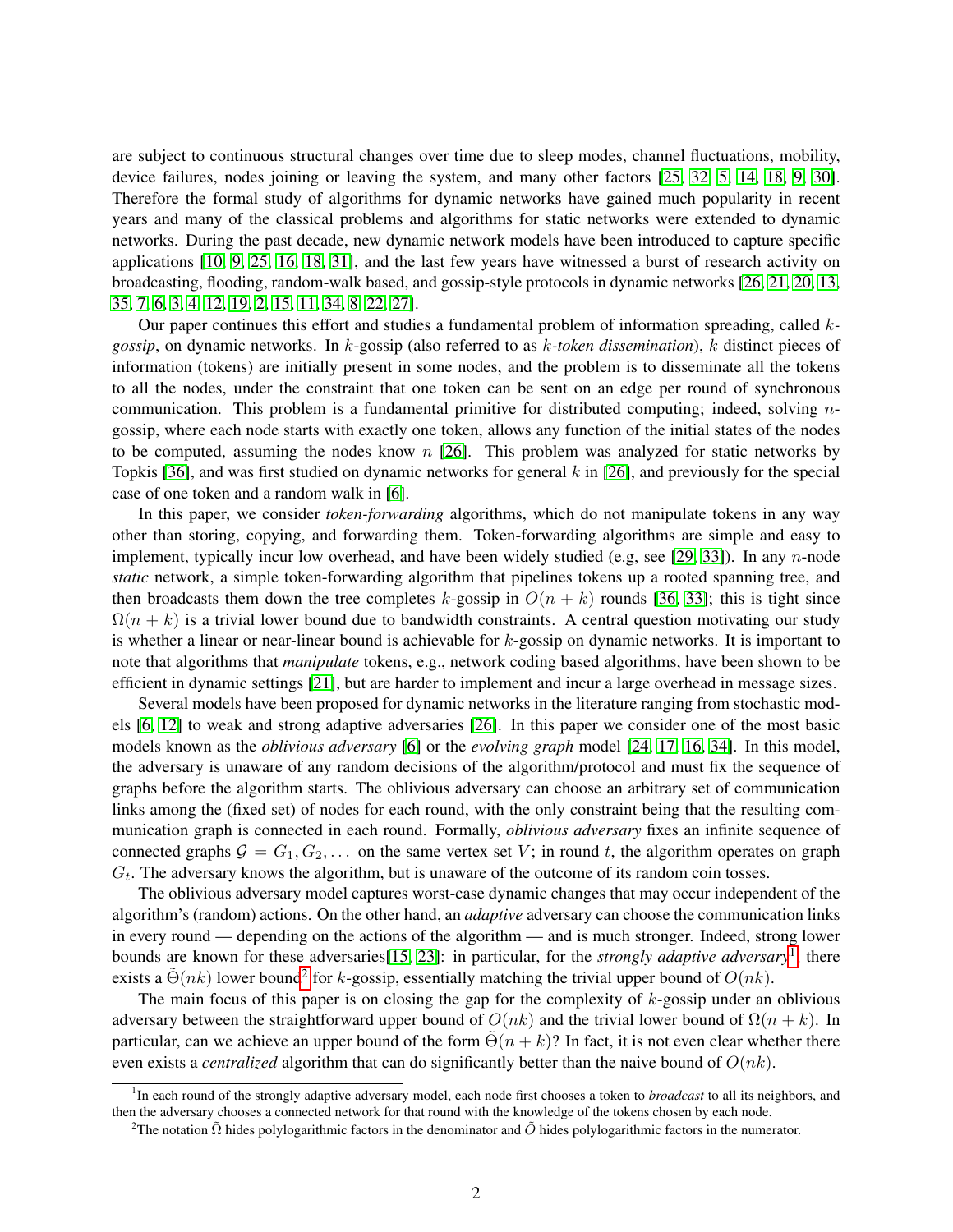The starting point of our study is RAND-DIFF, a simple local randomized algorithm for k-gossip. In each round of RAND-DIFF, along every existing edge  $(u, v)$  at that round, u sends a token selected uniformly at random from the difference between the set of tokens held by u and that held by node v, if such a token exists. Note that in RAND-DIFF, a node is aware of the tokens that its neighbours have and therefore RAND-DIFF guarantees progress, i.e., exchange of a missing token along *every* edge where such a progress is possible. Moverover, by using randomization it tries to keep the entropy of token distribution as high as possible in the presence of an adversary. RAND-DIFF is optimal for static networks, while for dynamic networks under an oblivious adversary, it completes k-gossip in  $O(n+k)$  rounds for certain initial token distributions which take any token-forwarding algorithm  $\tilde{\Omega}(nk)$  rounds under adaptive adversaries [\[15\]](#page-21-7)<sup>[3](#page-2-0)</sup>.

### 1.1 Our Contributions

We present lower and upper bounds for information spreading under the oblivious adversary model.

Lower Bound for RAND-DIFF. We show that RAND-DIFF requires  $\tilde{\Omega}(n^{\frac{3}{2}})$  rounds to complete *n*-gossip under an oblivious adversary with high probability<sup>[4](#page-2-1)</sup> (Section [2\)](#page-3-0). Our proof shows that even an oblivious adversary can block RAND-DIFF using a sophisticated strategy that prevents some tokens from reaching certain areas of the network. Although the adversary is unaware of the algorithm's random choices, the adversary can exploit the randomization of the algorithm to act against its own detriment.

Lower bound for symmetric knowledge-based algorithms. We use the technical machinery developed for the RAND-DIFF lower bound to attack a broad class of randomized k-gossip algorithms called *symmetric knowledge-based (SKB) algorithms*, which are a subclass of the knowledge-based class introduced in [\[26\]](#page-21-3) (Section [2.3\)](#page-7-0). In any round, the token sent by a node in a knowledge-based algorithm is based entirely on the set of tokens it possesses over time; an SKB algorithm has the additional constraint that if two tokens first arrived at the node at the same time, then their transmission probabilities are identical. SKB algorithms are quite general in the sense that each node can use any probabilistic function that may depend on the node's identity and the current round number to decide which token to send in a round. Indeed, this offers an attractive algorithmic feature that does not exist in RAND-DIFF: exploitation of information on the history of token arrivals. We show that this may not help achieve a near-linear bound: any SKB algorithm for n-gossip requires  $\tilde{\Omega}(n^{\frac{4}{3}})$  rounds whp, under a stronger kind of oblivious adversary, which is also allowed to add tokens from the universe of n tokens to any node in any round.

We do not know whether either of the above lower bounds is tight. Our bounds do raise some intriguing questions: Can n-gossip be even solved in  $O(n^{2-\epsilon})$  rounds (for some constant  $\epsilon > 0$ ) rounds by any algorithm? Are there restricted versions of the oblivious adversary that are more amenable to distributed algorithms? We present two upper bound results that partially answer these questions.

Upper bound for RAND-DIFF under restricted oblivious adversaries. We introduce a new model for dynamic networks which restricts the oblivious adversary in the extent and location of dynamics it can introduce (Section [3\)](#page-8-0). In the *paths-respecting* model, we assume that in each round, the dynamic network is a subgraph of an an underlying *infrastructure graph*  $N$ ; furthermore, for every pair  $(s, d)$  of nodes in  $N$ , there exists a set  $N_{sd}$  of simple vertex-disjoint paths from s to d in N such that in any round the adversary can remove at most  $N_{sd} - 1$  edges from these paths. The paths-respecting model is quite general and of independent interest in modeling and analyzing protocols for dynamic networks.<sup>[5](#page-2-2)</sup> A basic special case of the paths-respecting model is one where N is a  $\lambda$ -vertex-connected graph and the adversary fails at most  $\lambda - 1$ 

<span id="page-2-0"></span> $3$ Actually, [\[15\]](#page-21-7) shows the  $O(n \text{ polylog}(n))$  bound applies even for a weaker protocol called SYM-DIFF, where the token exchanged between two neighbouring nodes is a random token from the *symmetric difference* of the token sets of the two nodes.

<span id="page-2-1"></span><sup>&</sup>lt;sup>4</sup>Throughout, by "with high probability" or *whp*, we mean with probability at least  $1 - 1/n^c$ , where the constant c can be made sufficiently large by adjusting other parameters in the analysis.

<span id="page-2-2"></span><sup>&</sup>lt;sup>5</sup>Indeed, an infrastructure-based model captures many real-world scenarios involving an underlying communication network with dynamics restricted to the network edges. This is unlike the case of a general oblivious adversary where the graph can change arbitrarily from round to round.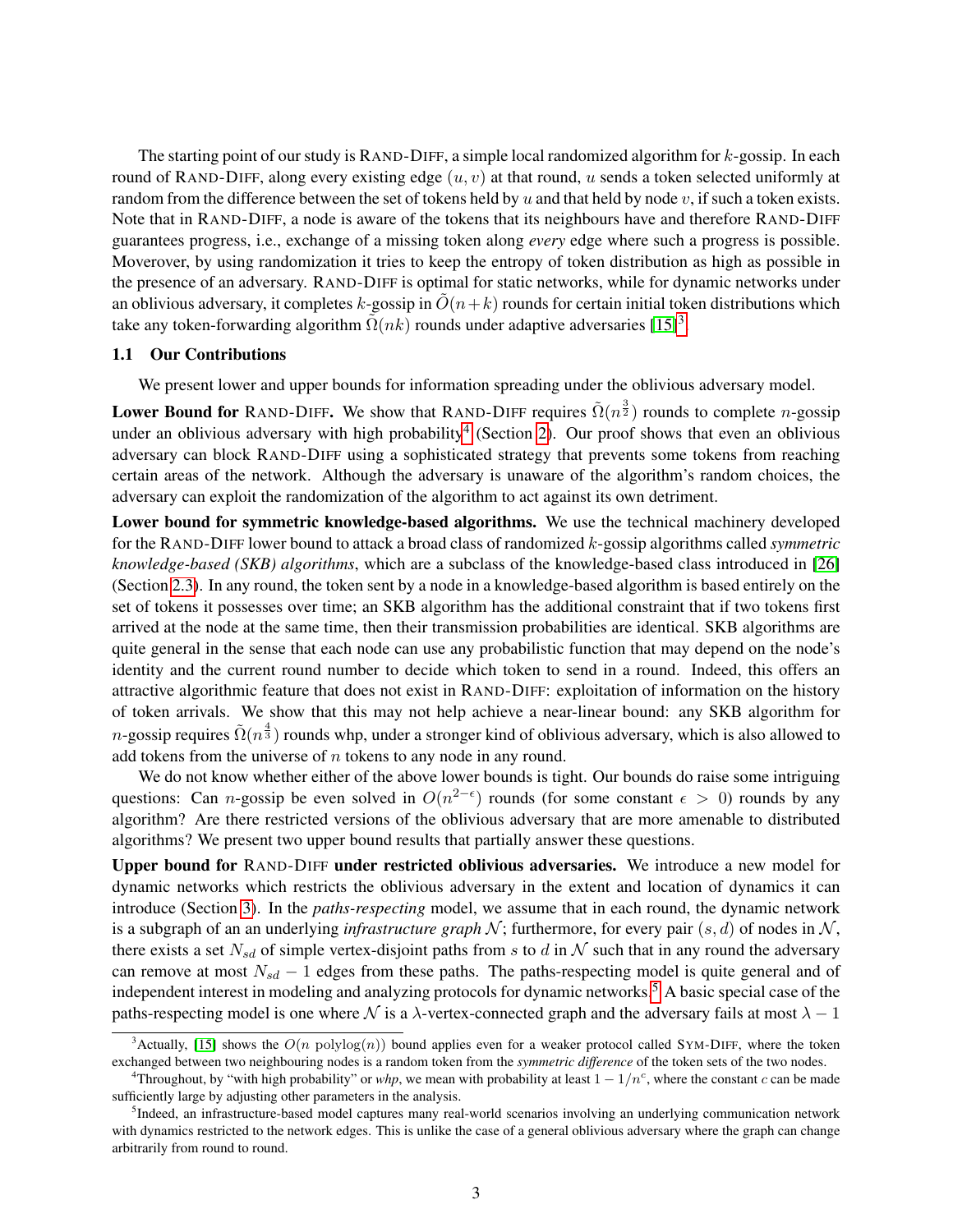

<span id="page-3-2"></span>Figure 1: The dynamic line network for the lower bound for RAND-DIFF

edges in each round. Even for this special case, it is not obvious how to design fast distributed algorithm for  $n$ -gossip. In Section [3,](#page-8-0) we also present examples in this model where the adversary can remove a constant fraction of the edges of an infrastructure graph. We show that RAND-DIFF completes *n*-gossip in  $\tilde{O}(n^{5/3})$ rounds under the *paths-respecting model* (Section [3\)](#page-8-0). From a technical standpoint, this result is the most difficult one in this paper; it relies on a novel delay sequence argument, which may offer a framework for other related routing and information dissemination algorithms in dynamic networks.

A  $\min\{nk, \tilde{O}((n+k)\sqrt{n})\}$  centralized algorithm for k-gossip. Finally, we present a centralized algorithm (cf. Section [4\)](#page-14-0) that completes k-gossip in  $\min\{nk, \tilde{O}((n+k)\sqrt{n})\}$  rounds (and hence *n*-gossip in  $\tilde{O}(n^{\frac{3}{2}})$ rounds) whp, under an oblivious adversary. This answers the main open question affirmatively, albeit in the *centralized* setting. This result provides the first *sub-quadratic* token dissemination schedule in a dynamic network controlled by an oblivious adversary. One of the key ingredients of our algorithm is a load balancing routine that is of independent interest:  $n$  tokens are at a node, and the goal is to distribute these tokens among the  $n$  nodes, without making any copies of the tokens. This load balancing routine is implemented in a centralized manner; its complexity in the distributed setting under an oblivious adversary, however, is open. We believe that our centralized algorithm is a step towards designing a possible subquadratic-round fully distributed algorithm under an oblivious adversary.

## <span id="page-3-0"></span>**2** An  $\tilde{\Omega}(n^{1.5})$  lower bound for RAND-DIFF

In this section, we show that there exists an oblivious adversary under which RAND-DIFF takes  $\tilde{\Omega}(n^{3/2})$ rounds to complete  $n$ -gossip whp. We will establish this result in two stages. In the first stage, we will introduce a more powerful class of adversaries, which we refer to as *invasive* adversaries. Like an oblivious adversary, an invasive adversary can arbitrarily change the graph connecting the nodes in each round, subject to the constraint that the network is connected. In addition, an invasive adversary can add, to each node, an arbitrary set of tokens from the existing universe of tokens. Similar to an oblivious adversary, an invasive adversary needs to specify, for each round, the network connecting the nodes as well as the tokens to add to each node, in advance of the execution of the gossip algorithm.

In Section [2.1,](#page-3-1) we will first show that there exists an invasive adversary under which RAND-DIFF takes  $\tilde{\Omega}(n^{3/2})$  rounds to complete *n*-gossip whp. In Section [2.2,](#page-5-0) we will simulate the token addition process using RAND-DIFF and extend the lower bound claim to oblivious adversaries.

At a very high level, we use a dedicated set of m tokens, for a suitable choice of m, to block progress of an arbitrary token for a number of rounds super-linear in  $m$ . A judicious repetition of this process, together with appropriate network dynamics, and a careful setting of parameters then yields the desired lower bound.

## <span id="page-3-1"></span>2.1 Lower bound under an invasive adversary

Our invasive adversary proceeds in  $\sqrt{n}/(2\log n)$  *phases*, each phase consisting of  $\Omega(n)$  rounds, divided For an invasive adversary proceeds in  $\sqrt{n}/(2 \log n)$  phases, each phase consisting or  $\sqrt{n}$  rounds, divided into *segments* of  $\sqrt{n}$  rounds each. Throughout the process, the network is always a line, you can refer to Fig. [1](#page-3-2) throughout the description on the network. We build this line network by attaching two line networks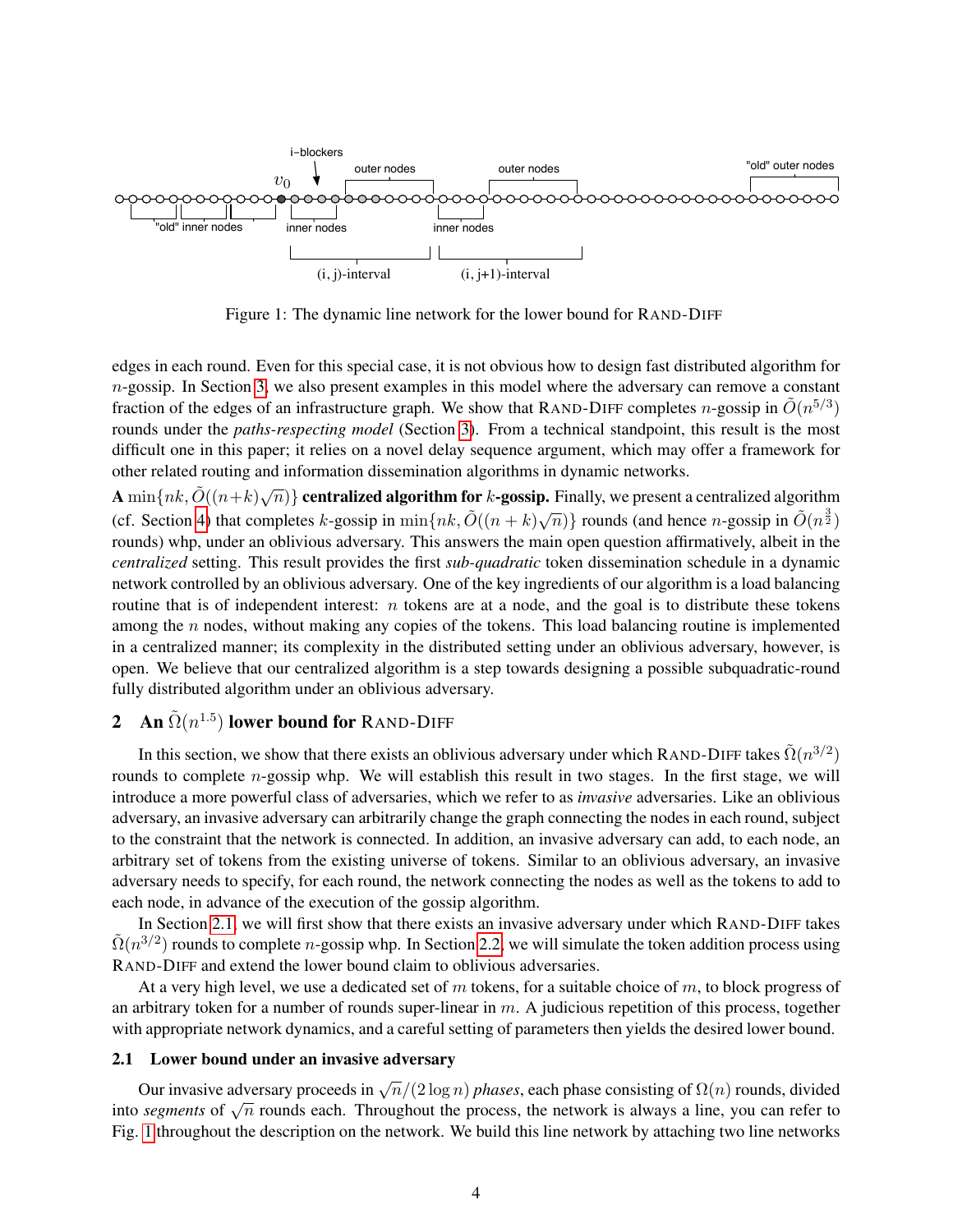– which we refer to as *left* and *right* lines – each of which has the same designated source node  $v_0$  at one of its ends. The size of the left line keeps growing with time, while the size of the right line shrinks with time. After the end of each segment, we move  $\log n$  nodes closest to  $v_0$  in the right line to the left line, so the size of the left line at the start of segment j of phase i is exactly  $((i-1)\frac{\sqrt{n}}{3} + j - 1) \log n$ .

At the start of each phase, we label the nodes in the right line (other than the source  $v_0$ ) as  $v_1$  through  $v_p$ At the start of each phase, we facel the nodes in the right line (other than the source  $v_0$ ) as  $v_1$  unough  $v_p$ <br>(where p is the number of nodes in the right line at that time). For any j, we refer to set  $\{v_l : 2(j - 1)\$  $l < 2j\sqrt{n}$  as the  $(i, j)$ -interval. We refer to the first  $\log n$  nodes of the  $(i, j)$ -interval as the  $(i, j)$ -inner nodes, and the remaining  $2\sqrt{n} - \log n$  nodes as the  $(i, j)$ -outer nodes.

Initially,  $v_0$  has all of the n tokens and every other node has no token. We arbitrarily partition the *tokens* into  $\sqrt{n}$  groups of  $\sqrt{n}$  tokens each. We use  $B_i$  to denote the *i*th group, and refer to any token in  $B_i$ ,  $1 \le i \le \sqrt{n}/(2 \log n)$  as an *i-blocker* since the adversary will use the tokens in  $B_i$  in phase *i* to impede the progress of tokens not in  $\bigcup_{j\leq i}B_i$ . Let  $M(u)$  denote the set of tokens in node u at any time.

At a high level, our adversary operates as follows. Throughout segment  $j$  of phase  $i$ , the adversary keeps the line unchanged. At the start of segment  $j$ , the adversary adds randomly chosen subsets of tokens from the fine unchanged. At the start of segment *f*, the adversary adds randomly chosen subsets of tokens from the right. We  $B_i$  to the  $\sqrt{n}$  nodes of  $(i, j)$ -interval which are the  $\sqrt{n}$  consecutive nodes adjacent to  $v_0$ argue that this action ensures that in subsequent  $\varepsilon\sqrt{n}$  rounds, no token outside the set  $\cup_{i'\leq i}B_{i'}$  makes it to an  $(i, j)$ -outer node. Since in each phase the adversary uses the same set of  $\sqrt{n}$  tokens, namely  $B_i$ , as We an  $(i, j)$ -outer hout. Since in each phase the adversary uses the same set of  $\sqrt{n}$  tokens, hantery  $B_i$ , as "blockers", it can continue this for  $\Omega(\sqrt{n}/\log n)$  phases, and ensure that whp, no token in, say  $B_{\sqrt{n}}$ , has reached the right line in  $\Omega(n^{3/2}/\log n)$  rounds. We now formally describe how our adversary operates.

**Phase**  $i, 1 \leq i \leq \sqrt{n}/(2 \log n)$ :

- Segment  $j, 1 \le j \le \sqrt{n}/3$ : The network is a line, that has two parts. The first part is the left line with  $v_0$  at one end, connected to all the  $(i', j')$ -inner nodes, where either *A*:  $i' < i$  or *B*:  $i' = i$  and  $j' < j$ . The second part is a line with  $v_0$  at one end connected to  $(i, j')$ -intervals in sequence,  $j' \geq j$ , followed by  $(i, j')$ -outer nodes,  $j' < j$ .
	- Pre-Segment Insertion: For each token  $\tau$  in  $B_i$  and each node v among the first  $\sqrt{n}$  nodes of  $(i, j)$ -interval nodes: adversary inserts  $\tau$  in v independently with probability 1/2.
	- Run: Execute RAND-DIFF for  $\epsilon \sqrt{n}$  rounds of segment j.
	- Post-Segment Shifting: The adversary moves the  $(i, j)$ -inner nodes to the left line, and the  $(i, j)$ outer nodes to the right end of the line and connect the  $(i, j + 1)$ -interval to  $v_0$ .
- Post-Phase Insertion: For every node in the right line, the adversary inserts any token missing from  $B_i$ .

<span id="page-4-0"></span>**Lemma 2.1.** In every round of phase i and segment j, for any of two adjacent nodes u and v on the  $(i, j)$ *inner nodes, the probability that*  $|M(u) - M(v)|$  *is less than*  $\sqrt{n}/16$  *is at most*  $e^{-\Omega(\sqrt{n})}$ *.* 

*Proof.* Let X be the random variable denoting the number of tokens node u has but node v does not have, at the start of segment j. Clearly, X equals  $\sum_{\tau \in B_i} I_{\tau}$ , where  $I_{\tau}$  is the indicator variable for token  $\tau$ ;  $I_{\tau}$  is 1 if u has token  $\tau$  and v does not have  $\tau$ ; otherwise it is 0. Using linearity of expectation, we obtain  $E[X] =$  $\sum_{\tau \in B_i} E[I_\tau]$ . Since the adversary adds each token to each node with probability of 1/2 independently,  $\sum_{\tau \in B_i} E[i_{\tau}]$ . Since the adversary adds each token to each hode with probability of 1/2 independently, we have  $E[I_{\tau}] = 1/4$  and  $E[X] = \sqrt{n}/4$ . Using a standard Chernoff bound argument, we obtain that we have  $E[T_T] = T/4$  and  $E[X] = \sqrt{n/4}$ . Using a standard Chernon bound argument, we obtain that the probability that  $X \le \sqrt{n}/8$  is  $e^{-\Omega(\sqrt{n})}$ . During the remainder of segment j, since each node has two neighbors on the line, node v may receive at most  $2\varepsilon\sqrt{n}$  new tokens. Thus,  $|M(u) - M(v)|$  is at least nghoots on the fine, hode v hlay receive at most  $2\varepsilon \sqrt{n}$  hew token<br> $\overline{n}/8 - 2\varepsilon \sqrt{n}$  whp (for  $\varepsilon \le 1/32$ , this difference is at least  $\sqrt{n}/16$ ).  $\Box$ 

<span id="page-4-1"></span>**Lemma 2.2.** In segment  $j$  of phase  $i$ , the probability that any token in  $\cup_{i'>i}B_{i'}$  reaches an  $(i, j)$ -outer node *is at most*  $1/n^9$ .

*Proof.* Let  $\alpha$  be an arbitrary token in the set  $\bigcup_{i'>i} B_{i'}$ . By Lemma [2.1,](#page-4-0) the probability that at an arbitrary round token  $\alpha$  is sent from one node to its adjacent node on  $(i,j)$ -interval is at most  $16/\sqrt{n}.$  The probability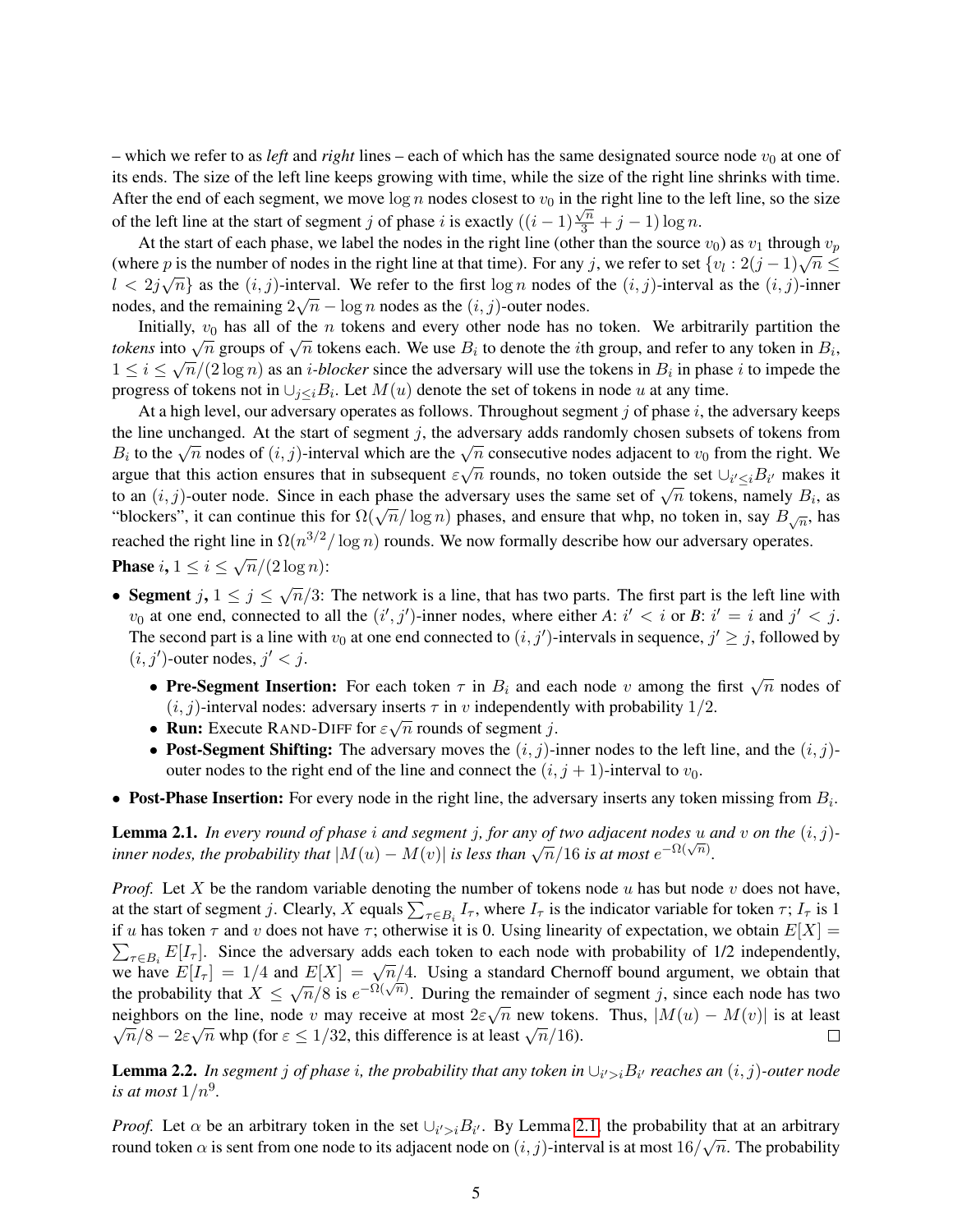that token  $\alpha$  goes further than log n steps during segment j (which is  $\varepsilon\sqrt{n}$  rounds) is at most  $\binom{\varepsilon\sqrt{n}}{\log n}$  $(\frac{6}{n})^{\log n},$  $\frac{\varepsilon\sqrt{n}}{\log n}$   $\left(\frac{16}{\sqrt{n}}\right)$ which is  $O(1/n^{10})$ . Now using union bound, we obtain that the probability that any token in  $\bigcup_{i'>i} B_{i'}$ reaches any i-outer node is at most  $n/n^{10} = 1/n^9$ .  $\Box$ 

## <span id="page-5-1"></span>**Lemma 2.3.** At the end of phase i, the set of tokens in any node  $\neq v_0$  in the right line is  $\cup_{i'\leq i}B_{i'}$  whp.

*Proof.* The proof is by induction on i. For convenience, we set the induction base case to be  $i = 0$  and assume  $B_0$  is the empty set. So the base case, at the start of the algorithm, is trivial since initally every node other than  $v_0$  has no tokens. For the induction step, we consider phase  $i > 0$ . Let  $R_i$  denote the set of nodes in the right line at the end of phase i. We first observe that  $R_i \subseteq R_{i-1}$ . By the induction hypothesis, it follows that the token set at every node in  $R_i$  at the end of phase  $i-1$  is precisely  $\cup_{i'. Furthermore,$ the adversary guarantees that every node in  $R_i$  has all tokens from  $B_i$  at the end of phase i.

It remains to prove that no token from  $\cup_{i'>i} B_{i'}$  arrives at any node in  $R_i$  during phase i. Our proof is by contradiction. Let v be the first node in  $R_i$  to receive a token  $\tau$  from  $\cup_{i'>i} B_{i'}$  in phase i. Since v is first such node, it received  $\tau$  from  $v_0$  or from an  $(i, j)$ -inner node since  $R_i$  is the union of the sets of all  $(i, j)$ outer nodes. Now, v can be connected to such an  $(i, j)$ -inner node only during segment j. By Lemma [2.2,](#page-4-1) however, no  $(i, j)$ -outer node receives a token from  $\cup_{i' > i} B_{i'}$  whp.  $\Box$ 

**Theorem 2.1.** *Under the invasive adversary defined above, whp,* RAND-DIFF *requires*  $\Omega(n^{3/2}/\log n)$ *rounds to complete* n*-gossip.*

*Proof.* Each phase consists of  $\sqrt{n}/3$  segments, with each segment having  $\epsilon \sqrt{\frac{n}{n}}$  $\overline{n}$  rounds. So the total number *Froof.* Each phase consists of  $\sqrt{n}/3$  segments, while each segment having  $\epsilon \sqrt{n}$  rounds. So the total number of rounds after  $\sqrt{n}/(2 \log n)$  phases is  $\Omega(n^{3/2}/\log n)$ . We obtain that after  $\sqrt{n}/(2 \log n)$  phases, the size of the left line is at most  $n/2$ , implying that the right line has  $\Omega(n)$  nodes. By Lemma [2.3,](#page-5-1) whp, every node in the right line is missing at least one token, completing the proof of the theorem.  $\Box$ 

## <span id="page-5-0"></span>2.2 Lower bound under an oblivious adversary

In this section, we extend the lower bound established in Section [2.1](#page-3-1) to oblivious adversaries. Thus, the adversary can no longer insert tokens into the network nodes; the pre-segment insertion and post-phase insertion steps of the adversary of Section [2.1](#page-3-1) are no longer permitted. We simulate these two steps using RAND-DIFF and a judicious use of (oblivious) network dynamics.

We now describe how to implement the token insertion process for RAND-DIFF with an oblivious adversary.

**Pre-Segment Insertion:** The pre-segment insertion step occurs at the beginning of every segment  $j$  of every phase *i*. Our implementation varies depending on whether *j* is 1 or greater than 1. Let  $X_{i,j}$  denote the set of  $n^{1/2}$  nodes in the  $(i, j)$ -interval that are nearest to  $v_0$ .

- Token insertion for first segment of phase i: To implement token insertion, we add two new rounds to the first segment. In the first round, the adversary adds an edge from  $v_0$  to each node in  $X_{i,1}$  (we refer to these as *direct* edges). For the second round of the phase, the adversary removes the direct edges added above (except the one that connects  $v_0$  to its right neighbor), adds back the edge from  $v_0$  to its neighbor in the right line, and adds an edge between any two nodes in  $X_{i,1}$ , independently with probability  $1/2$ . The remainder of the network is unchanged from the previous round. The remainder of the first segment follows exactly the process of the invasive adversary, as in Section [2.1.](#page-3-1) Consistent with our notation for the invasive adversary, we define  $B_i$  to be the set of tokens that were transferred from  $v_0$  to  $X_{i,1}$  in the first round of phase  $i$  (the  $i$ -blockers).
- Token insertion for remaining segments of phase i: Between two consecutive segments j and  $j + 1$ ,  $j \geq 1$ , of a phase i, we need a mechanism to transfer the set  $B_i$  of tokens introduced into the nodes in the set  $X_{i,j}$  to the nodes in  $X_{i,j+1}$ . The oblivious adversary achieves this in two steps. First, in addition to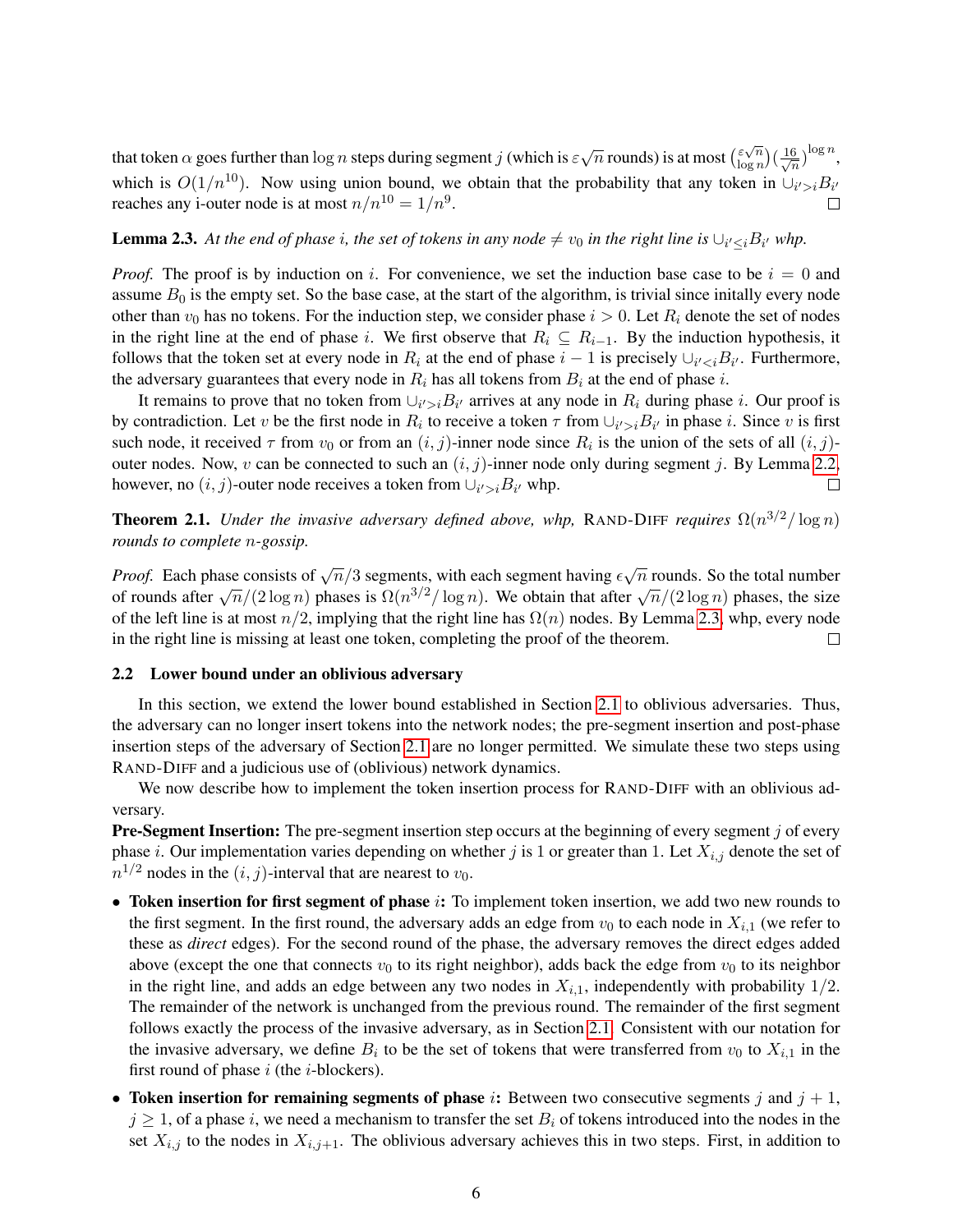the line network, it forms a clique for  $\Theta(\log n)$  rounds among all the outer nodes in  $X_{i,j}$ . Then, for one round, the adversary adds a biclique between all the outer nodes in  $X_{i,j}$  and all nodes in  $X_{i,j+1}$ .

We now show that the token distributions inserted by the invasive adversary of Section [2.1](#page-3-1) are achieved by the actions of the above oblivious adversary. We begin by showing in Lemmas [2.4](#page-6-0) through [2.5](#page-6-1) that the pre-segment insertion step for the first segment of each phase is faithfully implemented.

<span id="page-6-0"></span>**Lemma 2.4.** *The number of tokens in*  $B_i$  *is*  $n^{1/2}(1 - o(1))$  *whp.* 

*Proof.* Let  $M_i$  denote the complement of set  $\bigcup_{i' < i} B_{i'}$ . For any token  $\tau$  in  $M_i$ , let  $I_\tau$  be an indicator random variable that is 1 if token  $\tau$  is sent to a node in  $X_{i,1}$  through any of the  $n^{1/2}$  links from  $v_0$ , and 0 otherwise. We thus have  $E[I_{\tau}] = 1 - (1 - \frac{1}{|M|})$  $\frac{1}{|M_i|}$ )<sup>n<sup>1/2</sup>. Then, the expected size of  $B_i$ , that is, the expected number of</sup> different tokens that the nodes in  $X_i$  together collect in the first round of phase i is

$$
|M_i| \left( 1 - \left( 1 - \frac{1}{|M_i|} \right)^{n^{1/2}} \right) = n^{1/2} (1 - o(1)),
$$

since  $|M_i|$  exceeds  $n/2$  for every phase.

Though the  $I<sub>\tau</sub>$ 's, for different tokens  $\tau$ , are not independent of one another, a standard application of the method of bounded differences and Azuma's inequality yields that the size of  $B_i$  is  $n^{1/2}(1 - o(1))$  whp.  $\Box$ 

<span id="page-6-1"></span>**Lemma 2.5.** Suppose  $|B_i|$  is  $n^{1/2}(1 - o(1))$ . Whp over the random choices in the first round, for any token  $\tau$  *in*  $B_i$ , and any node  $v$  *in*  $X_{i,1}$ ,  $\tau$  *is in*  $v$  at the end of round with probability at least  $1/2$  and at most some *constant*  $p < 1$ *, independent of every other token in*  $B_i$ *.* 

*Proof.* The probability that more than c copies of a token exist in  $X_{i,1}$  after the end of the first round is at most  $\binom{n^{1/2}}{c}$  $\binom{n}{c}(1/|M_i|)^c$ , which can be made an arbitrarily small inverse-polynomial by setting c suitably high, since  $|M_i| \ge n/2$ .

Now, fix a node v in  $X_{i,1}$  and a token  $\tau$  in  $B_i$ . Let  $\ell$  denote the number of copies of  $\tau$  in the nodes of  $X_{i,1}$  at the end of the first round of phase i. The probability that  $\tau$  is in v at the end of the second round is at least  $1/2$  (since  $\ell \geq 1$ ) and at most  $1 - 1/2^c$ .  $\perp$ 

We now show that the pre-segment step for the remaining segments of each phase are implemented faithfully by the oblivious adversary.

<span id="page-6-2"></span>Lemma 2.6. *After the* 1 + log n *rounds introduced by the oblivious adversary between segments* j *and*  $j+1$ , the probability that a given token  $\tau$  in  $B_i$  is at a given node  $v$  in  $X_{i,j+1}$  is a positive constant in  $(0,1)$ , independent of every other token in  $B_i$ .

*Proof.* First, the clique over  $\log n$  rounds guarantees that there is a coupon collector process for each outer node in  $X_{i,j}$ , so that whp, every outer node in  $X_{i,j}$  has every token in  $B_i$  after the  $\Theta(\log n)$  rounds. For the remainder of the proof, we assume that the preceding condition holds.

Fix v in  $X_{i,j+1}$  and  $\tau$  in  $B_i$ . In the next round, the probability that  $\tau$  is sent to v is exactly  $1 - (1 1/|B_i|$ ) $\Omega(\sqrt{n})$ . This probability is  $e/(e-1) \pm o(1)$  since  $|B_i|$  is  $\Omega(\sqrt{n}(1-o(1)))$  whp and every outer node in  $X_{i,j}$  has all of  $B_i$  whp before this round. This completes the proof of the desired claim.  $\Box$ 

**Post-Phase Insertion:** At the end of phase  $i$ , our oblivious adversary simulates the insertion process of the invasive adversary, using one round: in addition to the network edges present in the last round of the last segment of the phase, the adversary adds a clique over all nodes in the right line of  $G$ , excluding  $v_0$ .

Finally, we show that the post-phase insertion completes correctly whp, and prove the main result.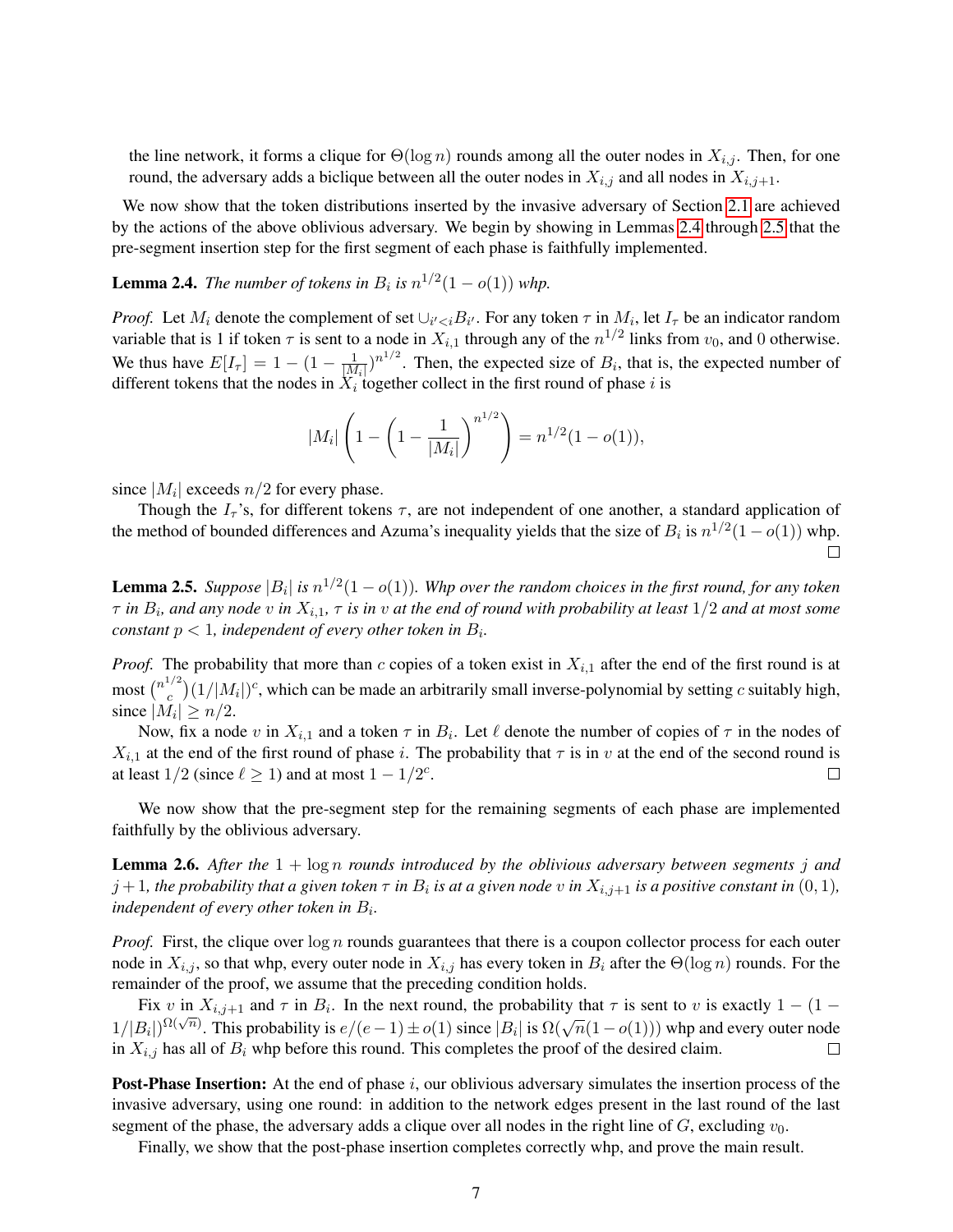#### **Lemma 2.7.** *Whp, every node in the right line has every token in*  $B_i$  *at the end of phase i.*

*Proof.* The proof is by induction on phases. For convenience, we set the base case to  $i = 0$  with  $B_0$  being the empty set; so the claim is trivially true. We now consider the induction step, which concerns phase  $i$ . Fix arbitrary token  $\tau$  in  $B_i$  and an arbitrary u in the right line. We argue that if u does not have  $\tau$  prior to the last round of phase i, then the probability that node u does not receive token  $\tau$  in the last round is at most  $e^{-\Omega(\sqrt{n})}$ .

By Lemma [2.6,](#page-6-2) there are at least  $\sqrt{n} - \log n$  nodes among the nodes in  $(i, j)$ -interval that receive  $\tau$ with at least a constant probability in the pre-segment token insertion process. So whp,  $\Omega(n)$  nodes in the right line have token  $\tau$  before the last round of the phase is executed. Consider the clique among the nodes of the right line in the last round of the phase. By Lemma [2.2](#page-4-1) and the induction hypothesis, the size of the difference of the sets of tokens in two neighboring nodes in the right line is at most  $n^{1/2}$ . So the probability that token  $\tau$  is not sent by one of these  $\Omega(n)$  nodes to a node missing  $\tau$  is at most  $1 - 1/\Theta(n^{1/2})$ .

Since each link is independent, the probability that token  $\tau$  is not sent through any of these links is at least  $(1 - 1/n^{1/2})^{\Omega(n)} = e^{-\Omega(n^{1/2})}$ . Applying a union bound, we obtain that the probability that a token from  $B_i$  is missing at any node in the right line at the end of phase i is at most  $n^{3/2}e^{-\Omega(n^{1/2})}$ , completing  $\Box$ the proof of the desired claim.

Thus, we can claim the following theorem.

**Theorem 2.2.** RAND-DIFF *requires*  $\Omega(n^{3/2}/\log n)$  *rounds whp under an oblivious adversary.* 

### <span id="page-7-0"></span>2.3 Lower bound for symmetric knowledge-based algorithms

In this section, we present a lower bound for a broad class of randomized algorithms for gossip, called *symmetric knowledge-based (SKB)* algorithms. We first introduce some notation. For round t, we define  $a_t: U \times V \to T$ , where U is the universe of all tokens and V is the set of all nodes: if  $\tau$  is at u at the start of round t, then  $a_t(\tau, u)$  is the time that  $\tau$  first arrived at u; otherwise  $a_t(\tau, u)$  is  $\bot$ .

**Definition 2.1.** An SKB algorithm is specified by a collection of functions  $P_{t,u}: U \to [0,1]$ , where  $P_{t,u}(\tau)$  is *the probability with which* u *sends* τ *to each of its neighbors in round* t*, satisfying the following properties:*

- Token transmission: *for any t, if*  $a_t(\tau, u) = \bot$ *, then*  $P_{t,u} = 0$ *, the different token sending events for a node in round t are mutually exclusive, and*  $\sum_{\tau \in U} P_{t,u}(\tau) \leq 1$ *.*
- **Symmetry:** *for any*  $\tau_1, \tau_2$  *such that*  $a_t(\tau_1, u) = a_t(\tau_2, u)$ *,*  $P_{t,u}(\tau_1) = P_{t,u}(\tau_2)$ *.*

We note that the  $P_{t,u}$  may differ arbitrarily from node to node and round to round. The symmetry property and the resulting dependence on the arrival times of tokens are the only constraint on the algorithm.

We now show that there exists an invasive adversary under which SKB takes  $\Omega(\frac{n^{4/3}}{\log n})$  $\frac{n^{4/3}}{\log n}$ ) rounds to complete  $n$ -gossip whp. In order to block the progress of an arbitrary token, the adversary inserts a subset of m tokens, for a suitable choice of m, at the same time as that token reaches a node. We refer to this subset of tokens as a Blocker Set. A random selection of the blocker sets, a judicious repetition of this process, together with appropriate network dynamics, yields the desired lower bound.

At the start of the process, the invasive adversary takes  $\frac{n}{2 \log n}$  of tokens arbitrarily, and forms  $\frac{n^{2/3}}{2 \log n}$  $2 \log n$ blocker sets  $B_{i,k}$  for  $1 \leq i \leq \frac{n^{1/3}}{2 \log n}$  $\frac{n^{1/3}}{2\log n}$  and  $1 \le k \le n^{1/3}$ , each consisting of  $n^{1/3}$  tokens. Then, the adversary proceeds in  $\frac{n^{1/3}}{\log n}$  $\frac{n^{1/3}}{\log n}$  phases, each phase consisting of  $\Omega(n)$  rounds, divided into  $n^{2/3}$  segments. Through phase *i*, the adversary uses blocker sets  $B_{i,k}$  for  $1 \leq k \leq n^{1/3}$ .

Throughout the process, the network is always a line, consisting of three parts – which we refer to as *left*, *middle* and *right*. At the very beginning, the left part and right part are empty, and all nodes of the network are included in the middle part. The left most node of middle part is always called s and has all tokens in  $U$ .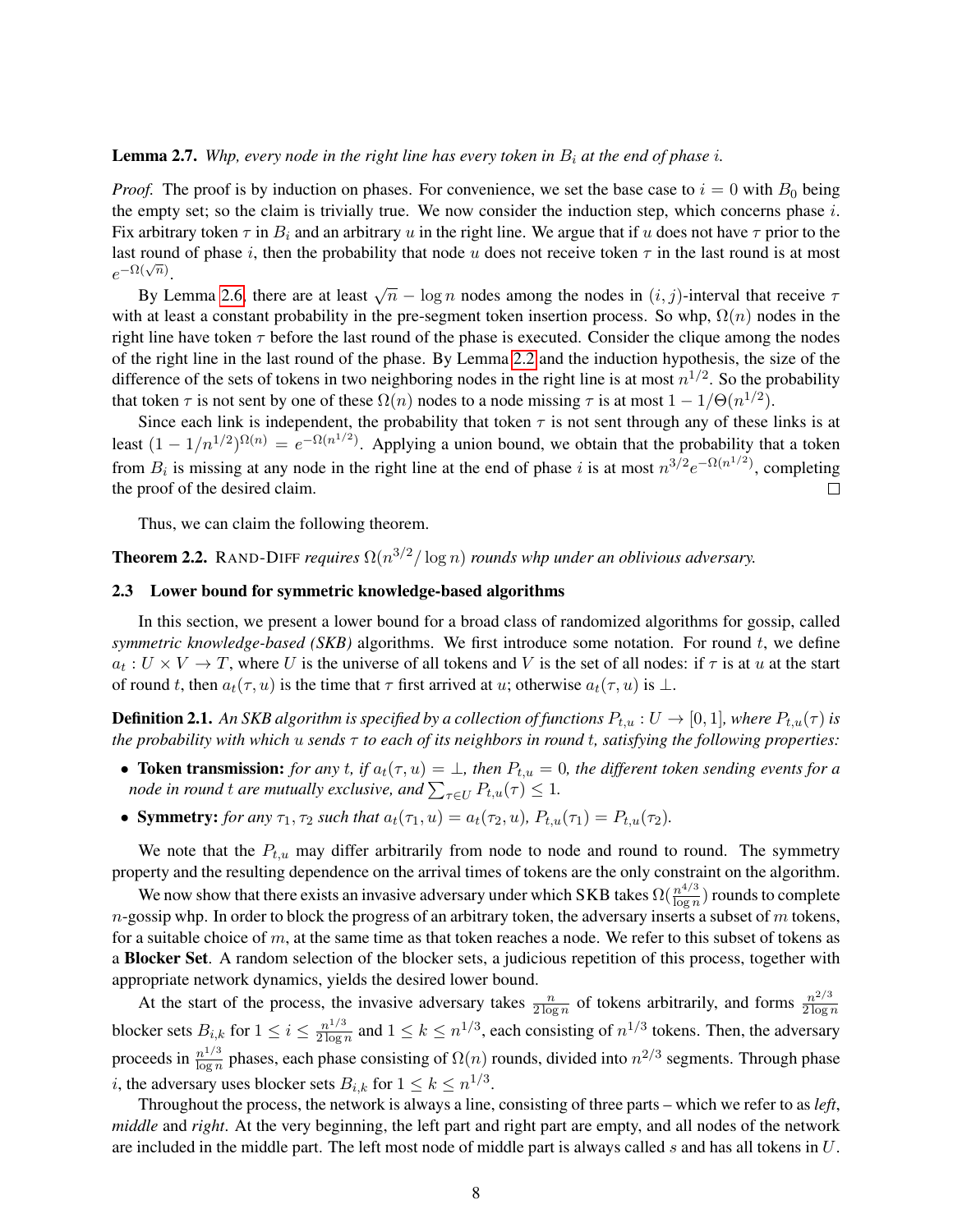The size of left line – nodes at the left side of node s keeps growing with time.

**Phase**  $i, 1 \leq i \leq \frac{n^{1/3}}{2 \log n}$  $\frac{n^{1/3}}{2\log n}$ : At this time, the left part has  $(i-1)n^{2/3}\log n$  nodes, then the adversary takes all the nodes at the right side of s as the nodes in the middle part, and makes the right part empty.

- Segment  $j, 1 \le j \le n^{2/3}$ : Segment j is  $n^{1/3}$  rounds. Let  $v_1, v_2, ..., v_{n^{1/3}}$  be the first  $n^{1/3}$  nodes of middle part next to s, and call  $v_1, ..., v_{\log n}$   $(i, j)$ -inner nodes and call  $v_{\log n+1}, ..., v_{n^{1/3}}$   $(i, j)$ -outer nodes. During segment j, at round  $k$  ( $1 \leq k \leq n^{1/3}$ ), the adversary inserts blocker set  $B_{i,k}, B_{i,k-1}, ..., B_{i,1}$  to nodes  $v_1, v_2, ... v_k$  respectively.
- Post-Segment Shifting j: The adversary takes the  $(i, j)$ -inner and  $(i, j)$ -outer nodes, then moves the first  $\log n$  nodes of them to the left part, and moves rest of them, specifically  $n^{1/3} - \log n$  nodes to the right part.

## <span id="page-8-1"></span>**Lemma 2.8.** In phase i, segment j, no token in the set  $\cup_{i'>i,1\leq k\leq n^{1/3}}B_{i',k}$  reaches  $(i,j)$ -outer nodes.

*Proof.* Consider an arbitrary token  $\tau$  in  $\cup_{i' > i, 1 \le k \le n^{1/3}} B_{i',k}$ . Since segment j is  $n^{1/3}$  rounds, token  $\tau$  can go at most  $n^{1/3}$  far from s. From the definition of segment j, it follows that whenever a token  $\tau$  reaches a node  $u$  in segment j, there is exactly one blocker set which is inserted by adversary at the same round to the same node u. This implies that  $P_{t',u}(\tau) \leq \frac{1}{n^2}$  $\frac{1}{n^{1/3}}$ ,  $t' \ge t$ , assuming that arrival time of  $\tau$  at u is t. The reason is that the algorithm cannot distinguish between a token that has been inserted by the adversary and a token that comes from the source. So the probability that token  $\tau$  goes one edge further is at most  $\frac{1}{n^{1/3}}$ , and the probability that it goes beyond the  $(i, j)$ -inner nodes is at most

$$
\sum_{q=\log n}^{n^{1/3}} {n^{1/3} \choose q} \left(\frac{1}{n^{1/3}}\right)^q \left(1 - \frac{1}{n^{1/3}}\right)^{(n^{1/3} - q)} \le {n^{1/3} \choose \log n} \left(\frac{1}{n^{1/3}}\right)^{\log n} = o\left(\frac{1}{n^{10}}\right)
$$

**Lemma 2.9.** Let  $\tau$  be an arbitrary token from set  $\cup_{i'>p,1\leq k\leq n^{1/3}}B_{i',k}$ . Then after  $p=\frac{n^{1/3}}{2\log n}$  $\frac{n^{1/3}}{2 \log n}$  phases, with *high probability token*  $\tau$  *has not reached any of*  $(i, j)$ -outer nodes, for  $1 \leq i \leq p$ ,  $1 \leq j \leq n^{1/3}$ .

*Proof.* Using lemma [2.8,](#page-8-1) the probability that token  $\tau$  reaches any  $(i, j)$ -outer node is as follows

$$
\frac{n^{1/3}}{2\log n} \times n^{2/3} \times \frac{1}{n^{10}} = o\left(\frac{1}{n^9}\right).
$$

 $\Box$ 

**Theorem 2.3.** *Under an invasive adversary,* SKB *requires*  $\Omega(\frac{n^{4/3}}{\log n})$  $\frac{n^{4/3}}{\log n}$ ) *rounds whp.* 

### <span id="page-8-0"></span>3 Analysis of RAND-DIFF under a paths-respecting adversary

In this section, first we introduce a new model, the *paths-respecting* adversary, under which we show that RAND-DIFF completes *n*-gossip in  $\tilde{O}(n^{5/3})$  rounds whp.

## 3.1 The paths-respecting model

In the paths-respecting model we assume that there is an underlying infrastructure network  $N$  such that at the start of every round t, the network  $N_t$  laid out by the adversary is a subgraph of  $\mathcal{N}$ ; we refer to any edge in  $N - N_t$  as an *inactive* or *failed edge* in round t. Before presenting the model, we note that the assumption of an infrastructure network is essentially without loss of generality. For instance, it captures 1-interval connectivity, a central dynamic network model of Kuhn et al [\[26\]](#page-21-3): we can let  $\mathcal N$  be the complete graph and require that  $N_t$  be a connected subgraph of N for each t.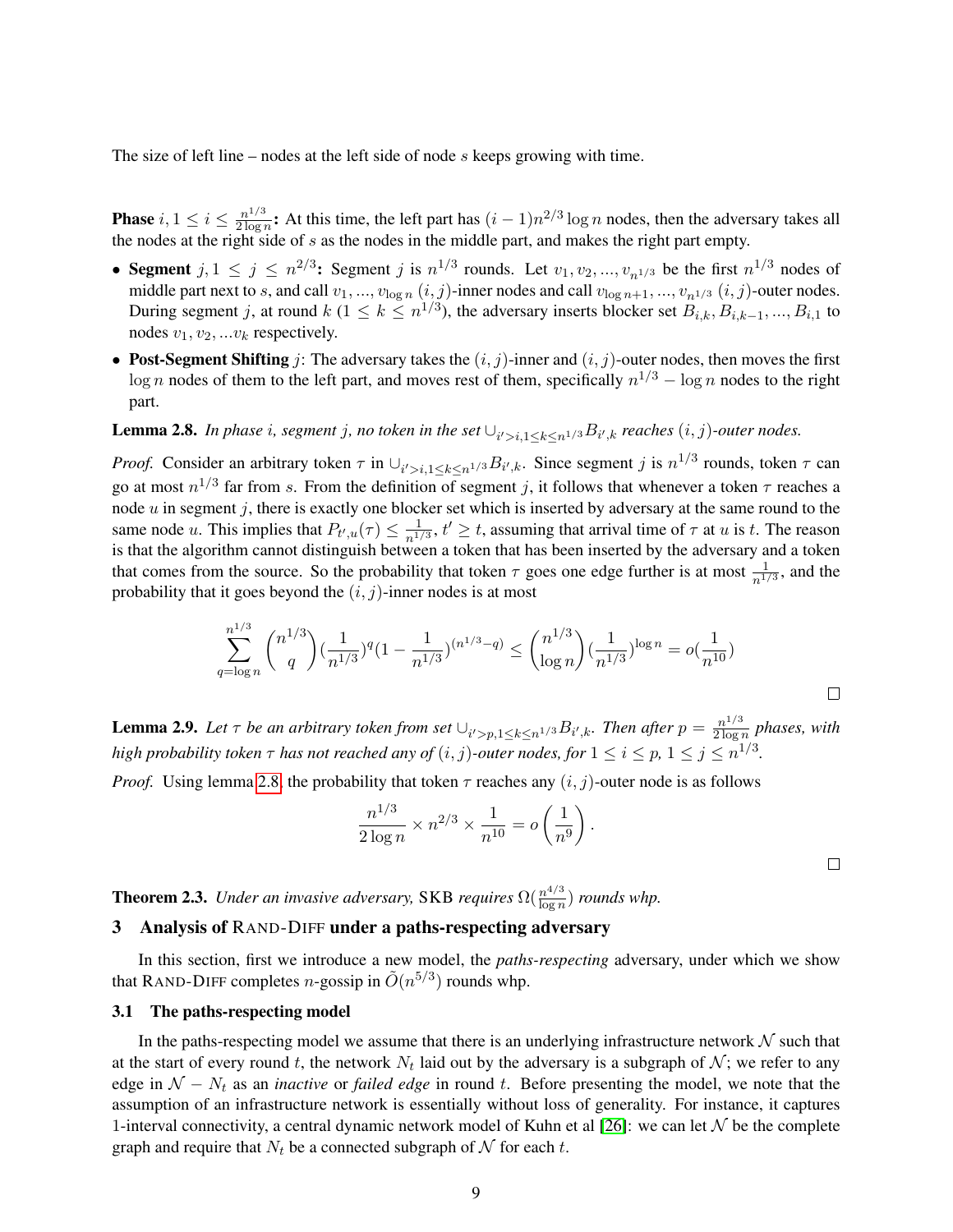Definition 3.1. *The* paths-respecting *model places some constraints on* N *and the set of edges that the adversary can render inactive in any given round. In particular, we assume that for every pair* (s, d) *of nodes in* N *, there exists a set* Nsd *of simple vertex-disjoint paths from* s *to* d *such that the total number of inactive edges of paths in*  $N_{sd}$  *in any round is at most*  $|N_{sd}| - 1$ *.* 

Before analyzing the paths-respecting model, we present two examples. First, a natural special case of this model is one where N is a  $\lambda$ -vertex-connected graph and the adversary fails at most  $\lambda - 1$  edges in each round. If  $\lambda = 2$ , then a simple example is that of a ring network in which an arbitrary edge fails in each round. In this example, the adversary is significantly restricted in the number of total edges it can fail in a given round; yet, it is not obvious how a distributed token-forwarding algorithm can exploit this fact since for any pair of vertices, no specific path between the two may be active for more than  $n$  rounds over an interval of  $\lambda n$  rounds. A radically different example of the paths-respecting model in which the adversary can fail *a constant fraction* of edges in each round is the following: N consists of a set of r *center* vertices and a set of n−r *terminals*, with an edge between each center and each other vertex. Any two vertices have at least  $r - 1$  vertex-disjoint paths between them. An adversary can remove edges between  $\lfloor (r - 2)/2 \rfloor$ of the centers and all the terminals – and hence, nearly half of the edges of the network – while satisfying the constraint that at most  $r - 2$  edges are removed in any collection of  $r - 1$  vertex-disjoint paths passing through the centers.

Our main result here is the analysis of RAND-DIFF in the paths-respecting model.

<span id="page-9-0"></span>Theorem 3.1. *Under any* n*-node paths-respecting dynamic network,* RAND-DIFF *completes* n*-gossip in*  $O(n^{5/3} \log^3 n)$  *rounds whp.* 

Our proof of Theorem [3.1](#page-9-0) proceeds in a series of arguments, beginning with a restricted version of the paths-respecting model, and successively relaxing the restriction until we have the result for the pathsrespecting model. Fix a token  $\tau$ , and source s that has  $\tau$  at the start of round 0. Let d be an arbitrary node in the network. In our analysis, we focus our attention on the set  $N_{sd}$  of vertex-disjoint paths between s and d such that the total number of inactive edges of  $N_{sd}$  in any round is at most  $|N_{sd}| - 1$ . In Section [3.2,](#page-9-1) we analyze RAND-DIFF under the assumption that the lengths of all paths in  $N_{sd}$  are within a factor of two of one another, and the adversary fails at most one edge in any path. In Section [3.3,](#page-13-0) we drop the restrictions that at most one edge is inactive in any path and path lengths are near-uniform, and complete the proof of Theorem [3.1.](#page-9-0)

## <span id="page-9-1"></span>3.2 Near-uniform length paths and at most one inactive edge per path

<span id="page-9-2"></span>**Lemma 3.1.** *Suppose there exists an integer*  $l > 0$  *such that the length of each path in*  $N_{sd}$  *is in* [l, 2l]*. Further suppose that in addition to the conditions of the paths-respecting model, for every path in*  $N_{sd}$ , the *adversary can fail at most one edge in the path in any round. Then, the token*  $\tau$  *is at*  $d$  *in*  $O(n^{5/3}\log n)$ *rounds whp.*

The proof of Lemma [3.1](#page-9-2) is a *delay sequence argument* that proceeds backwards in time. Delay sequence arguments have been extensively used in the analysis of routing algorithms [\[28\]](#page-21-14). A major technical challenge we face in our analysis, distinct from previous use of delay sequence arguments, is network dynamics. The number of possible dynamic networks, even subject to the paths-respecting model, is huge and our analysis cannot afford to account for them independent of the actions of the algorithm.

**Pebbles.** We consider a run of the algorithm for  $T = cn^{5/3} \log n$  rounds, for a sufficiently large constant c. We show that the probability that d is missing any tokens at the end of round T is  $1/\text{poly}(n)$ . In our analysis, we use a notion of "pebbles moving along the paths". Each pebble is a *certificate* for the event that a node is missing some tokens; in particular, each pebble has an associated set, which represents a subset of the tokens missing at the node where the pebble is located at that time. Note that since the analysis proceeds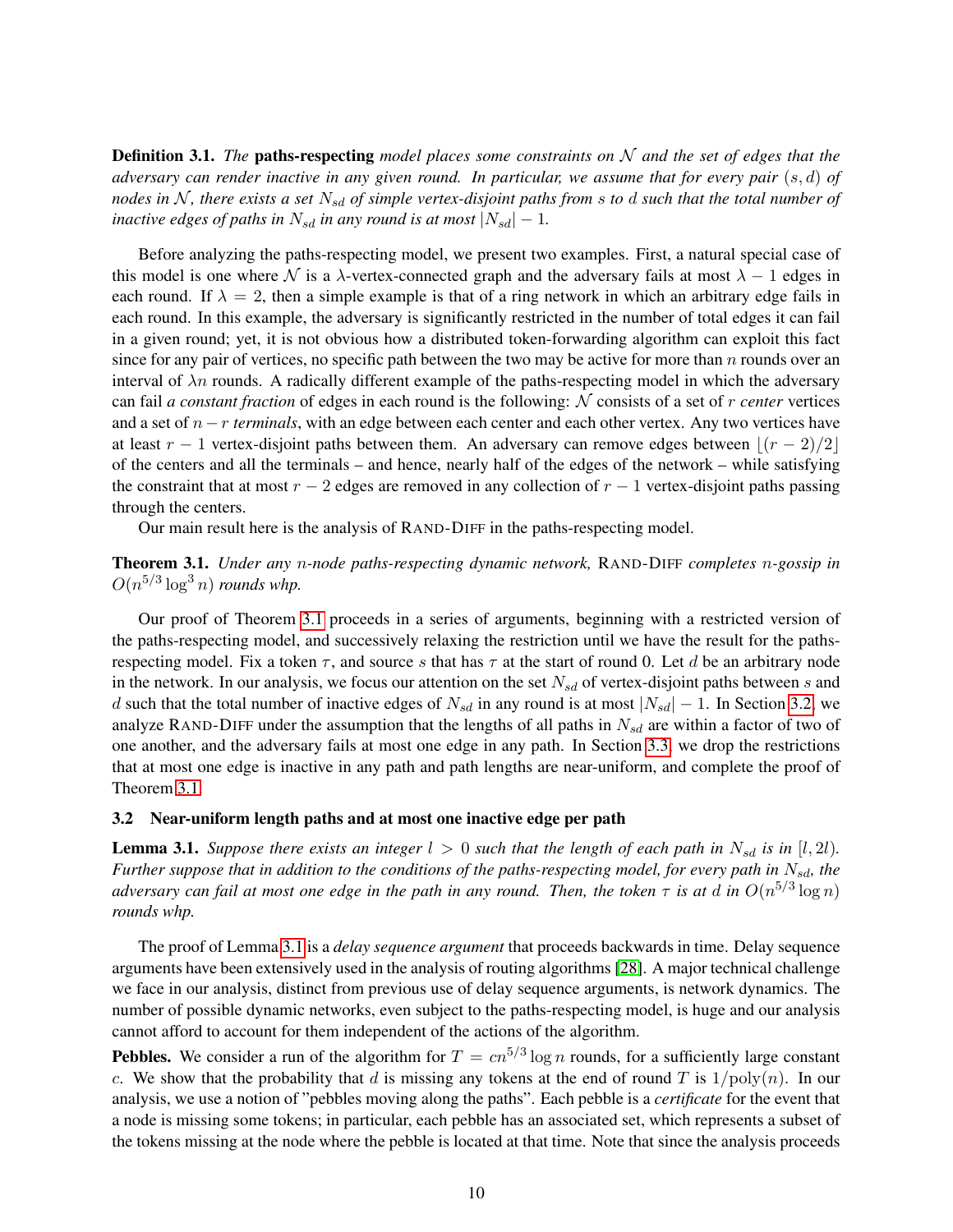

<span id="page-10-0"></span>Figure 2: Illustrating the three segments in the analysis of RAND-DIFF

backwards in time, for any node (and any pebble) this set of missing tokens grows during the course of the analysis. We also remark that we use the notion of pebbles for analysis only; pebbles should not be confused with tokens being sent around the network by RAND-DIFF.

**Pebble updates.** The way a pebble moves along a path is as follows. Suppose a pebble  $\pi$  is located at node  $v$  with associated missing set  $M$  at the end of round  $t$ . Consider a neighbor  $u$  of  $v$ . We now consider cases depending on what happened in round t of RAND-DIFF along edge  $(u, v)$ . If  $(u, v)$  was made inactive by the adversary, then we do not gain any more information about missing tokens at v at the end of round  $t - 1$ . If  $(u, v)$  was active, however, and no token was sent along  $(u, v)$ , then we know that the set of tokens missing at u at the end of round  $t - 1$  is a superset of M; we can depict this case by having the pebble  $\pi$ , with its associated missing set M, move to u; we call this a *pebble move*. On the other hand, if  $(u, v)$  was active and a token  $\alpha$  was sent along  $(u, v)$ , then we can depict this case by setting the missing set of pebble  $\pi$  at the end of round  $t - 1$  to be  $M + {\alpha}$ ; we call this a *missing set update*. Thus, the set of missing tokens associated with a pebble is monotonically nondecreasing.

**Phases and segments.** Our analysis groups consecutive rounds into phases, starting from round  $T$  and proceeding backwards in time. At the start of each phase, we have a pebble located on each path in  $N_{sd}$ . We refer to these pebbles as *leader pebbles*; these start from d and proceed toward s during the course of the analysis. Let the leader pebble on the *i*th path of  $N_{sd}$  be labeled  $\pi_i$ , and the location of  $\pi_i$  at the start of round t be  $v_i(t)$ , and let  $u_i(t)$  be the adjacent node to  $v_i(t)$ , on path i, on the side closer to s. Let L denote the set of leader pebbles. At time t, let  $M_i(t)$  denote the missing set associated with the pebble  $\pi_i$  and  $S_i(t)$ denote the set of tokens of node  $u_i(t)$ . Each phase is divided into three segments, which are described below.

We define the *total distance* of the pebble set at the start of any round  $t$ ,  $TD(t)$ , to be the sum, over all i, of the distance between  $v_i(t)$  and s; note that since paths are vertex-disjoint, by definition, the TD(t) at any instant is at most  $n$ ; our pebble movement process will ensure that the total distance measure is monotonically non-increasing with decreasing t.

Pebble Invariant. We maintain the invariant that at the start of any phase, the missing token sets that we associate with the pebbles are all identical. Consider the start of a phase in round  $t$ . Let  $M$  denote the set of missing tokens at each of the pebbles. At the beginning of the analysis,  $t = T$ , each of the  $|N_{sd}|$  pebbles is located at node  $d$ , with the missing token set being the set of all tokens missing at  $d$  at the end of round  $T$ . Thus, the above invariant is satisfied at the start of the first phase.

<span id="page-10-1"></span>**First Segment.** The first segment of any phase consists of  $T_1 = \max\{l, \frac{n}{l}\}\$  rounds. Recall that the length of each path is in  $[l, 2l)$ ; since the paths are vertex-disjoint, the number of paths is at most  $n/l$ . If the number of times the leader pebbles move toward node s during the  $T_1$  rounds is at least  $T_1/2$ , then we let the second and third segments be empty, end this phase and proceed to the next phase. In this case, to maintain the pebble invariant, for the beginning of next phase, we associate with each pebble the same set of missing tokens they had at the end of the last phase. The second and third segments for the other case are described below, after the analysis of the first segment. All segments are illustrated in Figure [2.](#page-10-0)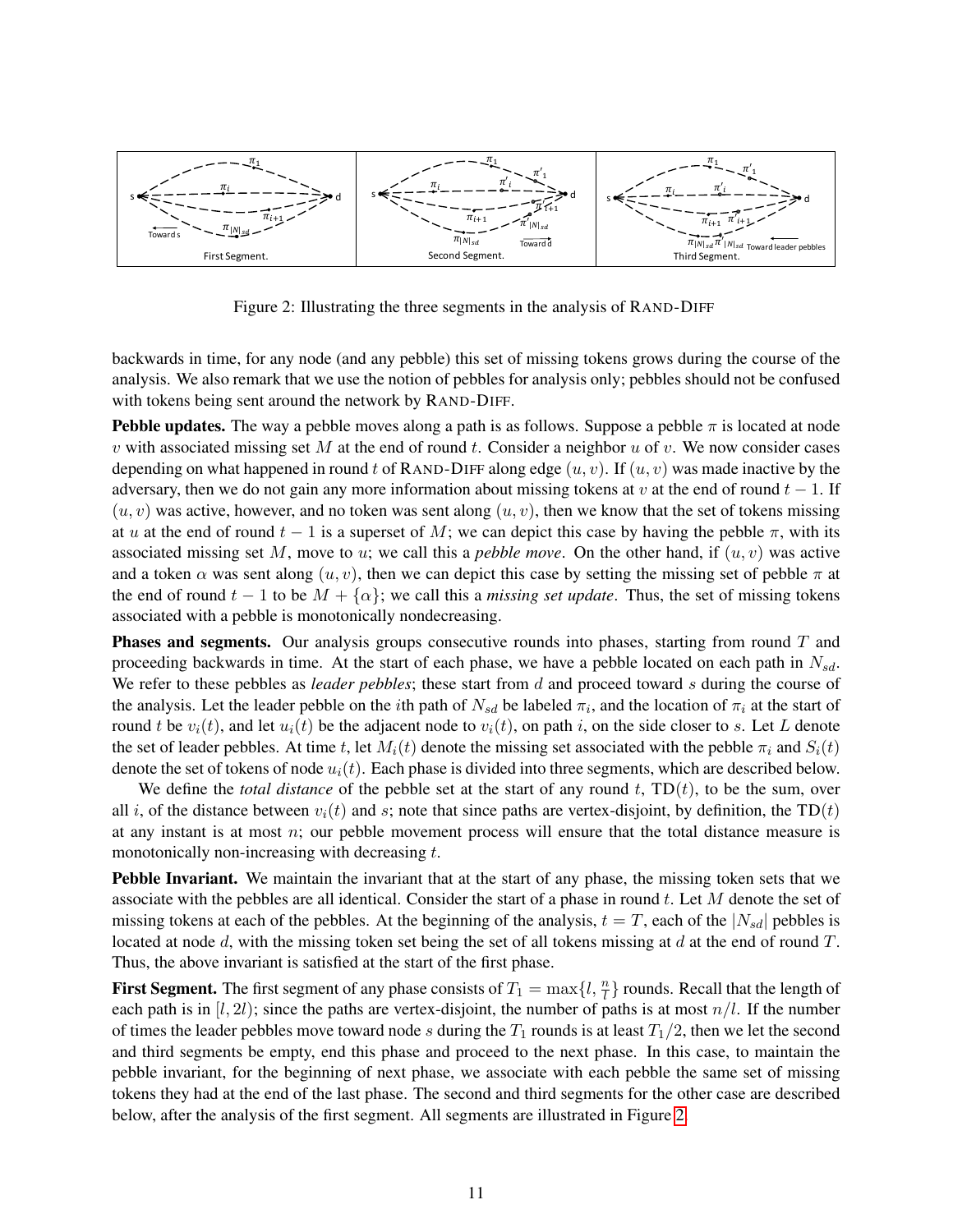**Lemma 3.2 (Analysis of first segment).** *Given any possible value for sets*  $S_i(t - T_1)$  *and*  $M_i(t - T_1)$  *of tokens, and pebble locations at round*  $t - T_1$  *such that*  $TD(t - T_1)$  *is greater than*  $TD(t) - T_1/2$ *, we have*  $\bigcup_i M_i(t-T_1) \setminus M = \Omega(T_1^{1/3})$  $\int_1^{1/3}$  (log n) whp.

*Proof.* In each of the  $T_1$  rounds of the first segment, there exists at least one path such that none of its edges are failed by the adversary. Therefore, in each round  $t' \in [t-T_1, t]$  either at least one leader pebble is moved toward node s or at least one token is sent from  $u_i(t')$  to  $v_i(t')$  for some path i, resulting in a missing set update. If the number of times the leader pebbles move toward node s during the  $T_1$  rounds is at least  $T_1/2$ , then we obtain that  $TD(t - T_1)$  is at most  $TD(t) - T_1/2$ . So in the remainder of the proof, we assume that number of times that pebbles move toward node s is at most  $T_1/2$ . Thus, in at least in half of the rounds of the first segment, a token is sent from  $u_i$  to  $v_i$  for some i, resulting in a missing set update. We consider two separate cases:

• case a. Suppose there exists a path  $p_j \in N_{sd}$  such that at least  $T_1^{1/3}$  $I_1^{1/3}$  of the  $T_1/2$  token exchanges happen on path j. In this case, we infer the following for the size of set of missing tokens of  $\pi_j$  during  $[t - T_1, t]$ :

$$
|M_j(t-T_1)-M| \geq T_1^{1/3} |\bigcup_i M_i(t-T_1)-M| \geq T_1^{1/3},
$$

completing the proof of the lemma in this case.

• case b. If there does not exist a path that has at least  $T_1^{1/3}$  $T_1^{1/3}$  of the  $T_1/2$  token exchanges, then there exists a set of paths P of size at least  $T_1^{2/3}$  $1^{2/3}/2$  such that at least one instance of token exchange happens on each of paths in  $P$ . For each path in  $P$  consider the instance which happens latest according to time during this  $T_1$  rounds. For path  $p_i \in P$ , let the latest instance of token exchange take place in time  $t'_i \in [t-T,t]$ . From the definition of RAND-DIFF, node  $u_i(t'_i)$  sends a token  $\alpha_i$  to  $v_i(t'_i)$ from  $S_i(t'_i) - M_i(t'_i)$  chosen uniformly at random; this implies that  $S_i(t'_i) \cap M_i(t'_i) \neq \emptyset$ . Note that  $M_i(t') = M$  for  $(t' > t'_i)$  since  $t'_i$  is the latest time in segment 1, that an instance of token exchange has happened. We also know that at  $M \cup \{\alpha_i\} \subseteq M_i(t'_i)$  and  $\alpha_i \notin M$ .

We group the set P of paths into at most  $\log n$  categories: path  $p_i$  is in category  $C_j$  if  $S_i(t'_i) \cap M_i(t'_i)$  is in range  $[2^{j-1}, 2^j)$ . One of these categories, say  $C_j$ , has  $\Omega(T_1^{2/3})$  $\int_1^{2/3}$   $\log(n)$  paths. In the following, we show that  $\bigcup_i {\{\alpha_i\}} = \Omega(T_1^{1/3})$  $\int_1^{1/3}$ /  $\log^2(n)$ ) whp. Let  $k = 2^{j-1}$ . We say that a token has *high frequency* if it appears in more than  $ck \ln n$  different  $S_i(t'_i) \cap M_i(t'_i)$ , for a constant  $c > 0$  to be specified later; otherwise, we call it as a token with *low frequency*. If a token  $\alpha$  has high frequency, then  $\alpha$  will be sent by some  $u_j$  whp, since

Pr{None of the nodes that has 
$$
\alpha
$$
 send it}  $\leq \left(1 - \frac{1}{2k}\right)^{ck \ln n} \leq \frac{1}{n^{c/2}}$ 

Every  $S_i(t'_i) \cap M_i(t'_i)$  needs to have at least one token with low frequency; otherwise, all its tokens will be sent by some  $u_i$  whp. Any token with low frequency will be picked  $O(\log n)$  times whp, since the probability of sending each token in a given round is at most  $1/k$ , and a token with low frequency by definition appears in at most  $ck \ln n$  of the sets. Thus, by a Chernoff bound, the number of distinct tokens sent by  $S_i(t'_i) - M_i(t'_i)$  for all i which  $p_i \in P$  is at least  $\Omega(\frac{T_1^{2/3}}{k \log^2 n})$  whp, by just considering tokens with low frequencies.

If a particular  $S_i(t'_i) \cap M_i(t'_i)$  has at least  $k/2$  tokens with high frequency, then the number of distinct tokens selected is at least  $k/2$ ; if there is no such case among any of i's, then by the above calculation using low frequency tokens, we obtain that the number of distinct tokens selected is at least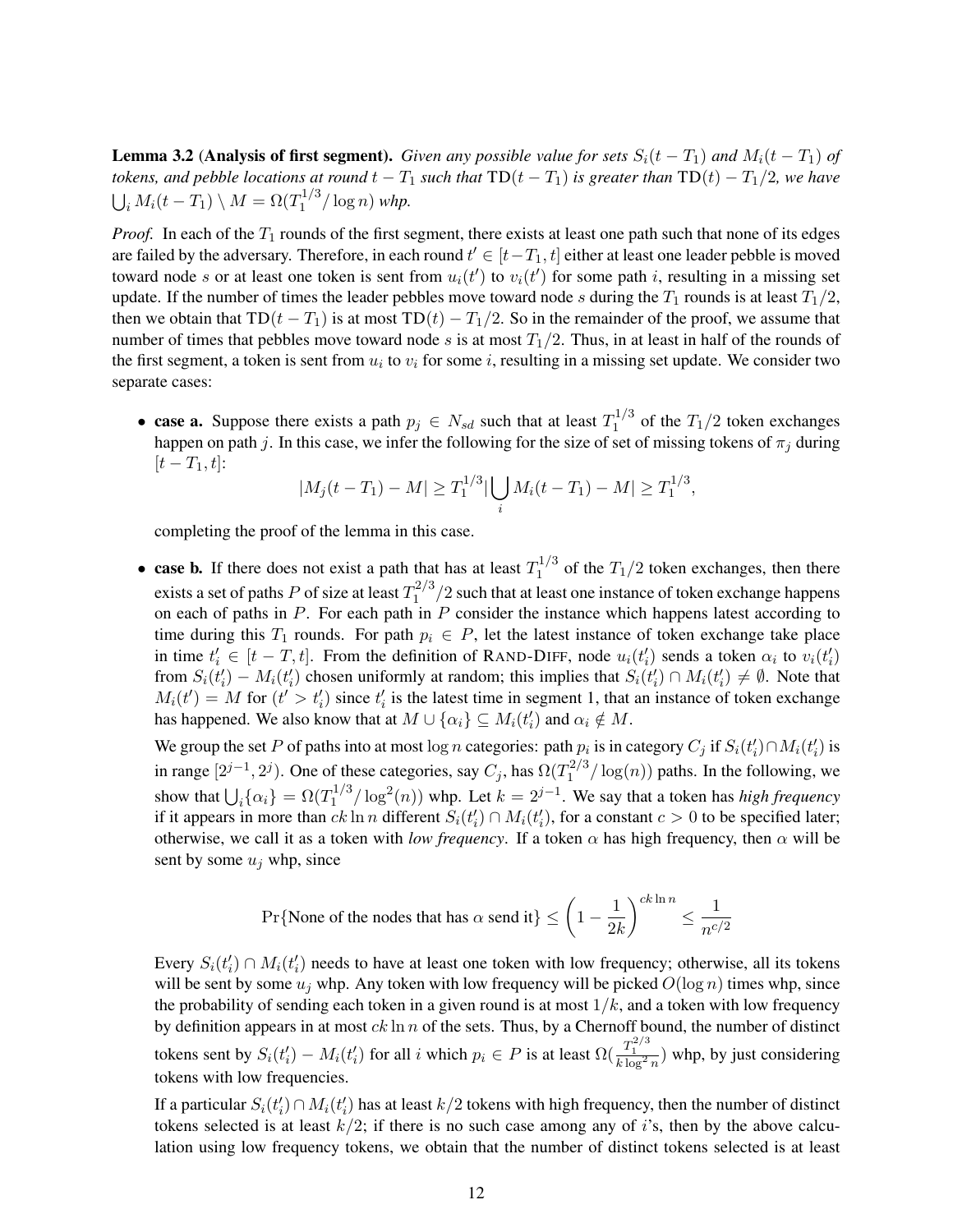$\Omega(T_1^{2/3}$  $\frac{1}{2}$ <sup>2/3</sup>/log<sup>2</sup> n) whp. We thus obtain that the number of distinct tokens sent is  $\Omega(\max\{\frac{k}{2})\}$  $\frac{k}{2}, \frac{T_1^{2/3}}{k\log^2 n}\},$ which is minimized or  $k =$ √  $\overline{2}T_1^{1/3}$  $\frac{\Gamma_1^{1/3}}{1}$  log n, yielding a bound of  $\Omega(\frac{T_1^{1/3}}{\log n})$ . Hence, we obtain that  $\bigcup_i M_i(t-T_1) - M = \Omega(T_1^{1/3})$  $\int_1^{1/3}$  (log n) whp, completing the proof of the lemma.

 $\Box$ 

**Second segment.** The second segment consists of  $T_2$  rounds, where  $T_2$  may vary from phase to phase. At the start of the second segment we introduce a new pebble  $\pi'_i$  at each node  $v_i$ , with associated missing token set  $M_i$ . These pebbles proceed toward d, updating their missing token sets as they move toward d. Let  $t_m$ denote the time that it takes the last pebble  $\pi'_m$  to arrive at d. Then, the missing token set at d at this time is a superset of the union, over i, of  $M_i$ , which has at least  $\Omega(T_1^{1/3})$  $\int_1^{1/3}$  log(n)) tokens more than M whp, by Lemma [3.2.](#page-10-1)

We consider two cases. If  $t_m$  is at most  $2T_1^{1/3}$  $1^{1/3}$ , then we set  $T_2 = t_m$ , calling this an end to the second segment. Otherwise, we consider two subcases. In the first subcase, the number of tokens in the missing set associated with the pebble that arrived last is at least  $|M| + (t_m - T_1)/2$ . In this subcase, we set  $T_2 = t_m$ , calling this an end to the second segment. We obtain that the number of missing tokens at  $d$  is at least  $|M| + (t_m - T_1)/2.$ 

In the second subcase, the number of tokens in the missing set associated with the pebble that arrived last is less than  $|M| + (t_m - T_1)/2$ . This implies that the pebble  $\pi'_m$  was blocked for at least  $(t_m - T_1)/2$ steps on its way to d, which in turn implies that the pebble  $\pi_m$  has increased its missing token set size by at least  $\frac{(t_m-T_1)}{2}$  – p tokens. We now create a new copy of pebble  $\pi_m$  at  $v_m$  (note that  $v_m$  may have changed since the start of the second segment) and send this pebble again toward d. Again, we consider the time it takes for this new pebble to reach d. If this is within  $\Theta(T_1)$ , or the arriving pebble gained tokens at least a constant fraction of the time spent, we end the second segment. Otherwise,  $\pi_m$  has gained tokens at least a constant fraction of the time spent, in which case we repeat this argument.

We continue this until either the missing set of pebble  $\pi_m$  is the set of all tokens, or we find that d is missing tokens whose size is  $|M| + \Omega(T_2)$ . It is easy to argue that under RAND-DIFF, every node receives at least one token in  $O(n)$  rounds, so the first of the two possibilities cannot happen. We thus have the following lemma.

<span id="page-12-0"></span>**Lemma 3.3 (Analysis of the second segment).** *If*  $T_2$  *is the time taken for the second segment, then the set*  $of$  missing tokens at  $d$  at time  $t-T_1-T_2$  has size at least  $|M|+\Omega(T_1^{1/3})$  $\int_1^{1/3}$   $\int$  log(n)) *if*  $T_2$  *is*  $O(T_1)$ *, and at least*  $|M| + \Omega(T_2)$  *otherwise.*  $\Box$ 

**Third Segment.** In the third segment, we send pebbles from d to  $v_i$  along each path i, so that the pebbles end up at the same position as the start of the phase. Again, we consider the last time  $t'_m$  at which the pebble on path say m reaches  $v_m$ . If  $t'_m$  is  $O(\max\{T_1, T_2\})$ , then we terminate the third segment and the phase. In this case, by Lemma [3.3,](#page-12-0) we obtain at the end of this phase that for each i, the pebble at  $v_i$  has missing set that has increased by size either  $\Omega(T_1^{1/3})$  $1^{1/3}$  log(n)), if the time of the phase is  $O(T_1)$ , or by at least a constant fraction times the length of the phase.

<span id="page-12-1"></span>If  $t'_m$  is  $\Omega(\max\{T_1, T_2\})$ , we find that during this phase, the missing set of tokens at  $v_m$  has increased by at least a constant fraction times the length of the phase so far (but possibly not at other nodes  $v_i$ ). As in the second segment, we send a pebble from  $v_m$  back to d; we repeat the argument, always having a node whose number of missing tokens exceeds  $|M|$  by a number that is at least a constant fraction times the current duration of the phase. This cannot go on for more than linear number of rounds, so it ends in the situation where for all i, the pebble at  $v_i$  has missing set that has increased by size either  $\Omega(T_1^{1/3})$  $\frac{1}{1}$ <sup>1/3</sup>/ $\log(n)$ , if the time of the phase is  $O(T_1)$ , or by at least a constant fraction times the length of the phase.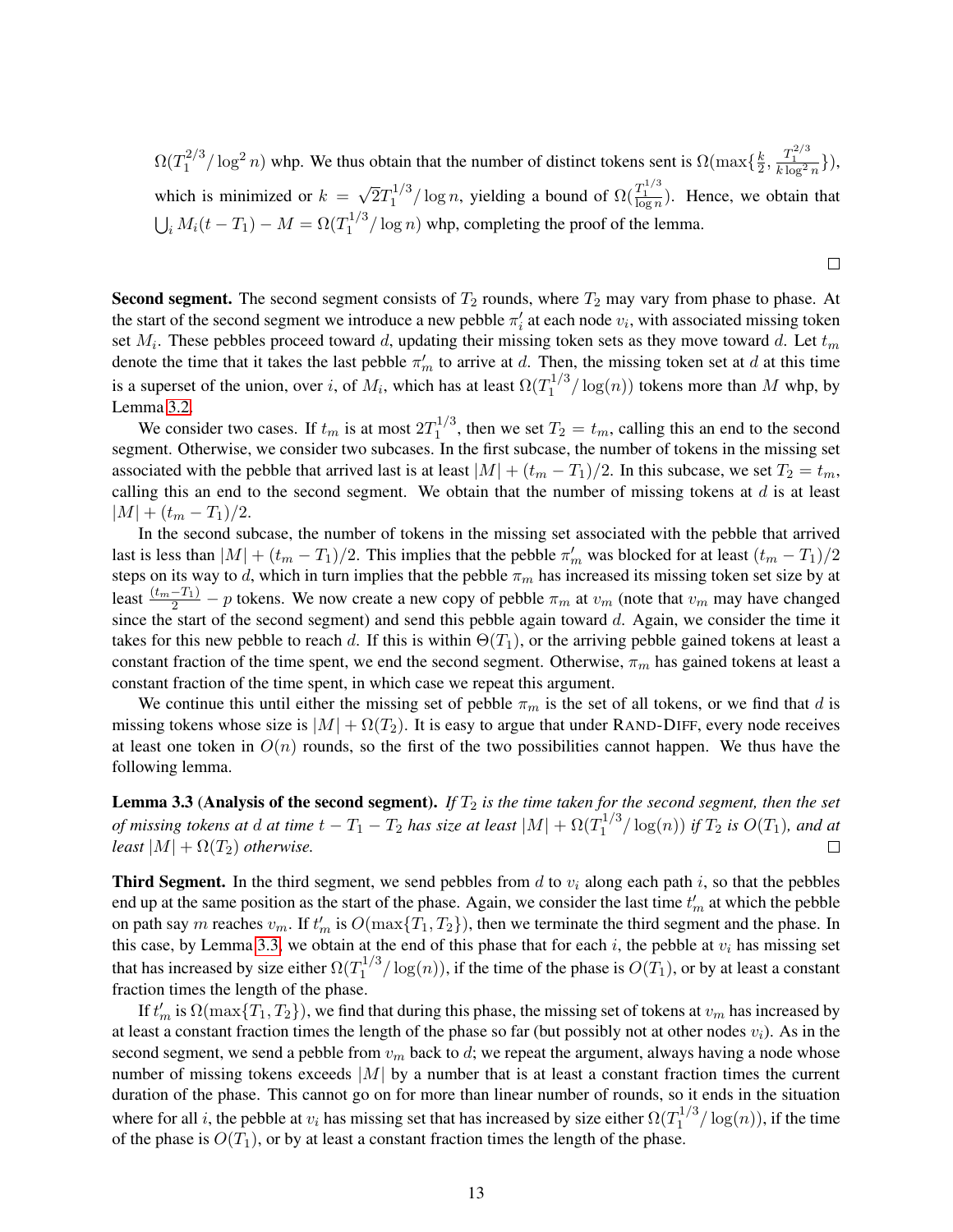Lemma 3.4 (Analysis of third segment). *If* T<sup>3</sup> *is the time taken for the third segment, then each of the* pebbles at  $v_i$  has an associated missing set  $M'$  of tokens, where  $|M'|$  is at least  $|M|+\Omega(T_1^{1/3})$  $j_1^{(1/3)}$   $\log(n)$  *if*  $T_2 + T_3$  *is*  $O(T_1)$ *, and at least*  $|M| + \Omega(T_2 + T_3)$  *otherwise.* П

We are now ready to complete the proof of Lemma [3.1.](#page-9-2) Consider any phase of length  $L$ . If the phase ends after the first segment (hence, has length  $T_1$ ), we have a decrease in the total distance measure by half the number of rounds in the phase. Otherwise, by Lemma [3.4,](#page-12-1) we have whp that the number of missing tokens associated with the pebbles at the end of the phase increases by at least  $T_1^{1/3}$  $1^{1/3} / \log n$ , if  $L = O(T_1)$ , and  $\Omega(T_1)$ , otherwise. Hence, in a phase, either the rate of decrease of total distance per round is at least 1/2, or the rate of increase of the number of missing tokens is at least  $1/(n^{2/3} \log n)$ . Since the total distance measure is initially  $n$  and is always nonnegative, and the number of missing tokens is initially 1 and is at most *n*, it follows that T is  $O(n^{5/3} \log n)$  whp, completing the proof of Lemma [3.1.](#page-9-2)

## <span id="page-13-0"></span>3.3 Removing restriction on path lengths and inactive edges per path

We first extend the claim of the preceding section to the case where the adversary can fail an arbitrary number of edges in any path of  $N_{sd}$ , subject to the constraint imposed by the paths-respecting model that the number of inactive edges in  $N_{sd}$  is at most  $|N_{sd}| - 1$ . We continue to make the assumption of near-uniform path lengths. In a round, call a path *active* if none of its edges is failed, *1-inactive* if exactly one of its edges is inactive, and *dead* if more than one of its edges are inactive. Since the adversary can fail at most  $|N_{sd}| - 1$ edges among  $|N_{sd}|$  disjoint paths, it follows that the number of active paths is at least one more than the number of dead paths. This is the only constraint we place on the adversary that we analyze in this section: the number of active paths is at least one more than the number of dead paths.

<span id="page-13-1"></span>**Lemma 3.5.** *Suppose there exists an integer*  $l > 0$  *such that the length of each path in*  $N_{sd}$  *is in* [l, 2l]*. Further assume that the number of dead paths is in* [a, 2a) *for some* a*, in each round. Then, under* RAND-DIFF,  $\tau$  *is at d in*  $O(n^{5/3} \log n)$  *rounds whp.* 

*Proof.* We consider the run of RAND-DIFF for  $T = c'n^{5/3} \log n$  rounds, where c' is a sufficiently large constant. We use the probabilistic method [\[1\]](#page-20-13) to show that in the time interval  $[1, T]$ , there exists a set R of  $cn^{5/3}\log n$  (not necessarily consecutive) rounds in which there is a subset P of paths such that none of the paths from  $P$  is dead and at least one of paths in  $P$  is active in each round in  $R$ . (Here, the constant  $c$  can be made sufficiently large by choosing  $c'$  appropriately.) We then invoke Lemma [3.1](#page-9-2) to establish the desired claim.

All that remains is to establish the existence of  $P$  and  $R$  as required above. We choose a set  $P$  of paths by picking each path independently with probability  $\frac{1}{a+1}$ . From the assumption of the lemma, we know that any round has at most  $2a$  number of dead paths. Therefore, the probability that none of these dead paths are in P is at least  $(1 - \frac{1}{a+1})^{2a} \ge \frac{1}{e^2}$  $\frac{1}{e^2}$ . By assumption, we have that in any round there exists at least  $a+1$  active paths. Therefore, the probability that there is at least one active path among paths in  $P$  in round  $r$  is at least  $1 - (1 - \frac{1}{a+1})^{a+1} \geq 1 - \frac{1}{e}$  $\frac{1}{e}$ .

Since paths in  $P$  are picked independently, the probability that in a certain round, no path in  $P$  is dead and at least one path in P is active is at least  $\frac{1}{e^2}(1 - \frac{1}{e})$  $\frac{1}{e}$ ). Thus, the expected number of rounds that have no dead paths and have at least one active path in P is  $c' \frac{e-1}{e^3}$  $\frac{e^{(-1)}}{e^3} n^{5/3} \log n$ . For  $c' \frac{e-1}{e^3}$  $\frac{e^{z}-1}{e^3} \geq c$ , there exists a set P of paths and set R of at least  $cn^{5/3}\log n$  rounds such that:

- for all p in P and r in R, p is either active or 1-inactive during round r.
- for each r in R, there exists at least one path p in P such that p is active in round r.

This establishes the existence of  $P$  and  $R$  as desired, and completes the proof of the lemma.

 $\Box$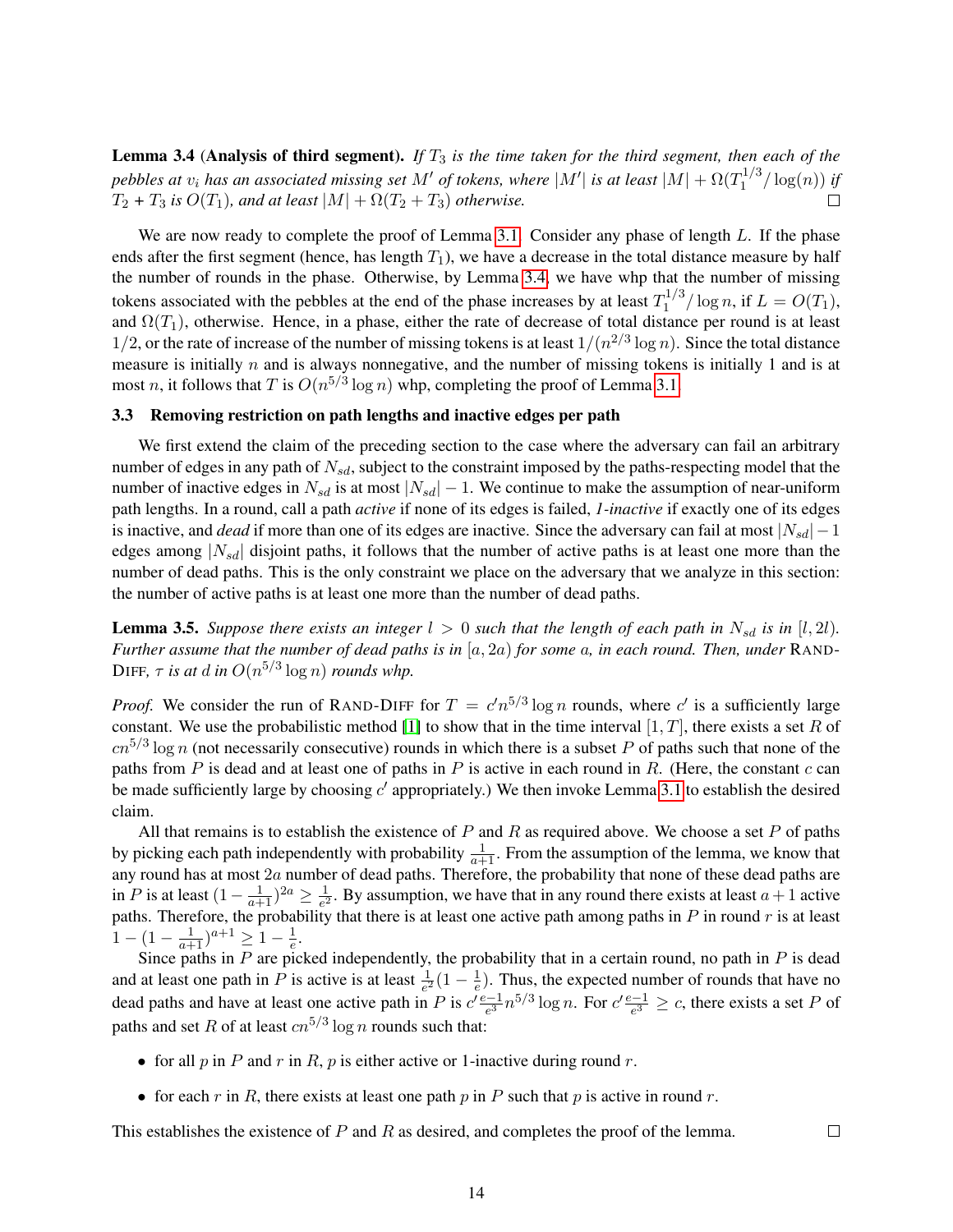Now, we extend Lemma [3.5](#page-13-1) by removing the constraint on the number of dead paths.

<span id="page-14-1"></span>**Lemma 3.6.** *Suppose there exists an integer*  $l > 0$  *such that the length of each path in*  $N_{sd}$  *is in* [ $l$ , 2 $l$ ). *Then, in the paths-respecting model, using* RAND-DIFF, the token  $\tau$  is at d in  $O(n^{5/3} \log^2 n)$  *rounds whp.* 

*Proof.* We divide the  $c'n^{5/3} \log^2 n$  rounds into  $\log n$  classes, where the *i*th class consists of rounds in which the number of dead paths is in the interval  $[2^i, 2^{i+1})$ . By simple averaging, we obtain that there is at least one class with at least  $c'n^{5/3}\log n$  rounds, and the number of dead paths in any round in this class is in  $[2^i, 2^{i+1})$  for some integer  $i > 0$ . We now apply Lemma [3.5](#page-13-1) to establish the desired claim.  $\Box$ 

We now complete the proof of Theorem [3.1](#page-9-0), restated below, by removing the assumption of nearuniform path lengths in the paths of  $N_{sd}$ . This is a standard argument in which we incur another multiplicative factor of  $\log n$  in our bound.

**Theorem 3.2.** In the paths-respecting model, RAND-DIFF completes gossip in  $O(n^{5/3} \log^3(n))$  rounds *whp.*

*Proof.* Let  $\tau$  be any token located at a source node s at the start of round 0, and let d be any other node. Consider the set  $N_{sd}$  of paths from s to d with the property that the number of edges which fail in paths of  $N_{sd}$  in any round is at most  $|N_{sd}| - 1$ .

We divide these  $|N_{sd}|$  paths into  $\log n$  groups such that group  $i$  ( $1 \le i \le \log n$ ) includes paths of length between  $2^i$  and  $2^{i+1} - 1$ . Let  $\lambda_i$  shows the number of paths in group i. By simple averaging, we obtain that in any round there is a group  $i$  of paths such the number of edges removed by the adversary from that group is at most  $\lambda_i - 1$  in that round. Then if we consider run of algorithm for  $T = c'n^{5/3} \log^3 n$  rounds, there is a group *i* of paths such that for at least  $c'n^{5/3} \log^2 n$  rounds the number of edges removed by the adversary from that group in each of these rounds is at most  $\lambda_i - 1$ . We now apply Lemma [3.6](#page-14-1) to derive that d receives token  $\tau$  in at most  $T$  rounds whp.

Since the above claim holds for each token  $\tau$ , a union bound yields us that RAND-DIFF completes gossip in  $O(n^{5/3} \log^3 n)$  rounds whp.  $\Box$ 

#### <span id="page-14-0"></span>**4** Centralized *k*-gossip in  $\min\{nk, \tilde{O}((n+k)\sqrt{1+\epsilon}\})$  $\overline{n})\}$  rounds

In this section we present a centralized algorithm that completes k-gossip in  $\tilde{O}((n+k)\sqrt{n})$  rounds against any oblivious adversary. Since  $k$ -gossip can be completed in  $nk$  rounds by separately broadcasting against any obtivious adversary. Since  $\kappa$ -gossip can be completed in *n* $\kappa$  founds by separately broadcasting each token over *n* rounds, this yields a bound of  $\min\{nk, \tilde{O}((n + k)\sqrt{n})\}$  on centralized *k*-gossip usin token forwarding.

We begin by arguing that a  $\tilde{O}(n^{3/2})$ -round algorithm for *n*-gossip implies a  $\tilde{O}((n+k)\sqrt{n})$ -round algorithm for k-gossip. We first make the assumption that k is a multiple of n. When k is not a multiple of  $n$ , then we add distinct dummy tokens to make the total number of tokens a multiple of  $n$ . Given that the bound we seek is at least linear in  $n + k$ , this maintains the asympototic complexity of the bound. When k is less than n, we introduce  $n-k$  dummy tokens. When k exceeds n, we group the k tokens into  $|k/n|$  sets of *n* tokens and one set of less than *n* tokens. With this reduction, it is easy to see that an  $\tilde{O}(n^{3/2})$ -round *n*-gossip algorithm implies an  $\tilde{O}((n+k)\sqrt{n})$ -round *k*-gossip for arbitrary *k*.

We present our centralized algorithm for *n*-gossip in two parts. We first solve a special case of *n*-gossip  $- n$ -broadcast – in which all the tokens are located in one node. We then extend the claim to arbitrary initial distributions of the n tokens. We start by introducing two useful subroutines: *random load balancing* and *greedy token exchange*.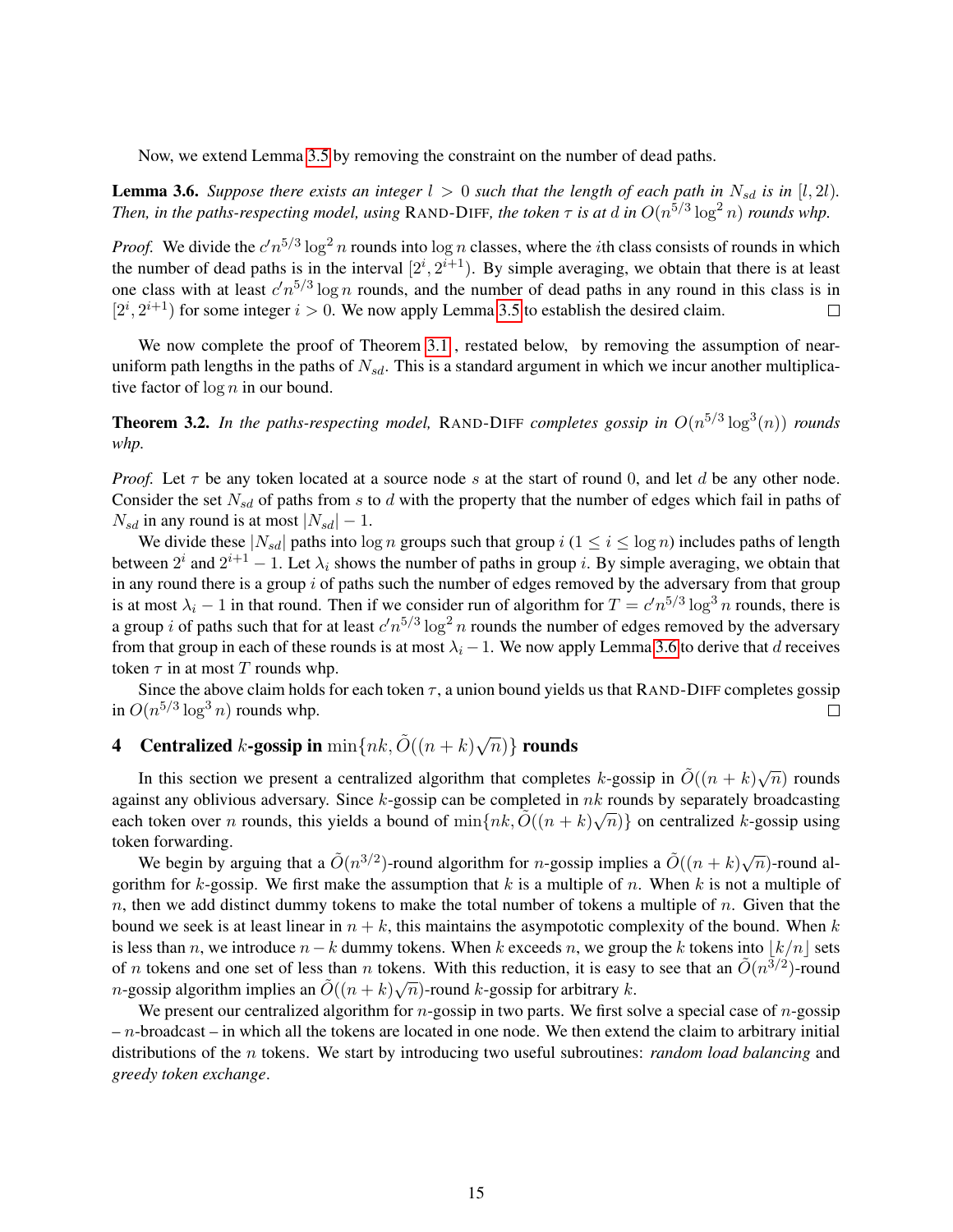#### 4.1 Random load balancing and greedy token exchange

In the random load balancing subroutine, we have a set  $F$  of nodes, each of which contains the same set T of at least n *items* (each item is a copy of some token), and a set R of nodes such that  $F \cup R$  is the set of all n nodes. The goal is to distribute the items among nodes in R such that the following properties hold at the end of the subroutine: (B1) each item in T is in exactly one node in R; (B2) every node has either  $||T||/||R||$  or  $||T|/||R||$  items; (B3) the set X of items placed at any subset  $S \subseteq R$  of nodes is drawn uniformly at random from the collection of all subsets of  $T$  of size  $|X|$ .

**LoadBalance**(F, T, R): Assign a rank to each item in T using a random permutation. In round  $i, i \in [T]$ :

- 1. Identify a node  $v \in R$  that has been distributed fewer than  $||T|/|R||$  items yet, and is closest to a node in  $F$ , say  $v_0$ , among all such nodes in  $R$ .
- 2. Let P denote a shortest path from  $v_0$  to v. Let  $\ell$  be the number of edges in P, and let  $(v_{j-1}, v_j), 0 \le j < \ell$ , denote the jth edge in P; so  $v_\ell = v$ . Then,  $v_0$  sends item of rank i to  $v_1$ ; in parallel, for every edge  $(v_{j-1}, v_j)$ ,  $1 \leq j < \ell$ ,  $v_{j-1}$  sends an arbitrary item it received earlier in this subroutine to  $v_j$ .

<span id="page-15-0"></span>**Lemma 4.1.** The subroutine **LoadBalance** $(F, T, R)$  completes in  $|T|$  rounds and satisfies the proper*ties (B1), (B2), and (B3).*

*Proof.* The number of rounds taken by the subroutine is by construction. Property (B1) is satisfied since no copies of items are made. In each round, the number of items placed at exactly one node in  $R$  increases by 1, while the number of items at other nodes remains the same. So the total number of items placed at the nodes in R at the end of T rounds is exactly |T|. Furthermore, no node in R receives more than  $\frac{|\mathcal{T}|}{|\mathcal{R}|}$ items; this establishes property (B2). Finally, property (B3) is satisfied since the items are placed in order of a random permutation.  $\Box$ 

The greedy token exchange is a one round subroutine in which the goal is to maximize the number of new tokens received at each node in that round.

**GreedyExchange:** Fix a round. For each node v, let  $S(v)$  be the set of tokens that node v has at the start of the round. Let  $N_v$  denote the set of neighbors of v. Let  $U_v$  be the set  $\cup_{u \in N_v} S(u) \setminus S(v)$ . For each node v, we perform the following operations. Construct a bipartite graph  $H_v$ , in which one side is the set  $N_v$ , and the other side is the set  $U_v$ . For each  $u \in N_v$  and  $\tau \in U_v$ , there is a link between u and  $\tau$  if token  $\tau \in S(u)$ . Compute a maximum bipartite matching  $M_v$  in  $H_v$ . If  $(\tau, u)$  is in  $M_v$ , then u sends token  $\tau$  to v.

<span id="page-15-1"></span>Lemma 4.2. *In each round, the subroutine* GreedyExchange *maximizes, for each node* v*, number of new tokens that can be added to the node in that round.*

*Proof.* Since each node can send a distinct token on each of its incident edges, the problem of maximizing the number of distinct tokens received by a node is independent of the same problem for a different node. By construction of the bipartite graph, for every possible set S of tokens arriving at a node  $v$ , we have a bipartite matching  $M_v$  in  $H_v$  such that for every  $\tau \in S$ , there exists an edge  $(\tau, u)$  for some u in  $N_v$ . Similarly, every bipartite matching  $M_v$  corresponds to a valid set of token transfers to v in the network at that round. Thus, **GreedyExchange** maximizes, for each node  $v$ , number of new tokens that can be added to the node in that round.  $\Box$ 

#### 4.2  $n$ -broadcast

We now present a  $\tilde{\Theta}(n^{3/2})$ -round algorithm for *n*-broadcast, where all tokens are located initially in a single node. The algorithm consists of  $O(\log n)$  *stages*. Let U denote the set of all n tokens. We now describe each stage. Call a node *full* if it has all of the n tokens at the start of the stage, and *non-full* otherwise. Let R denote the set of non-full nodes at the start of the stage, and let  $r = |R|$ . The stage consists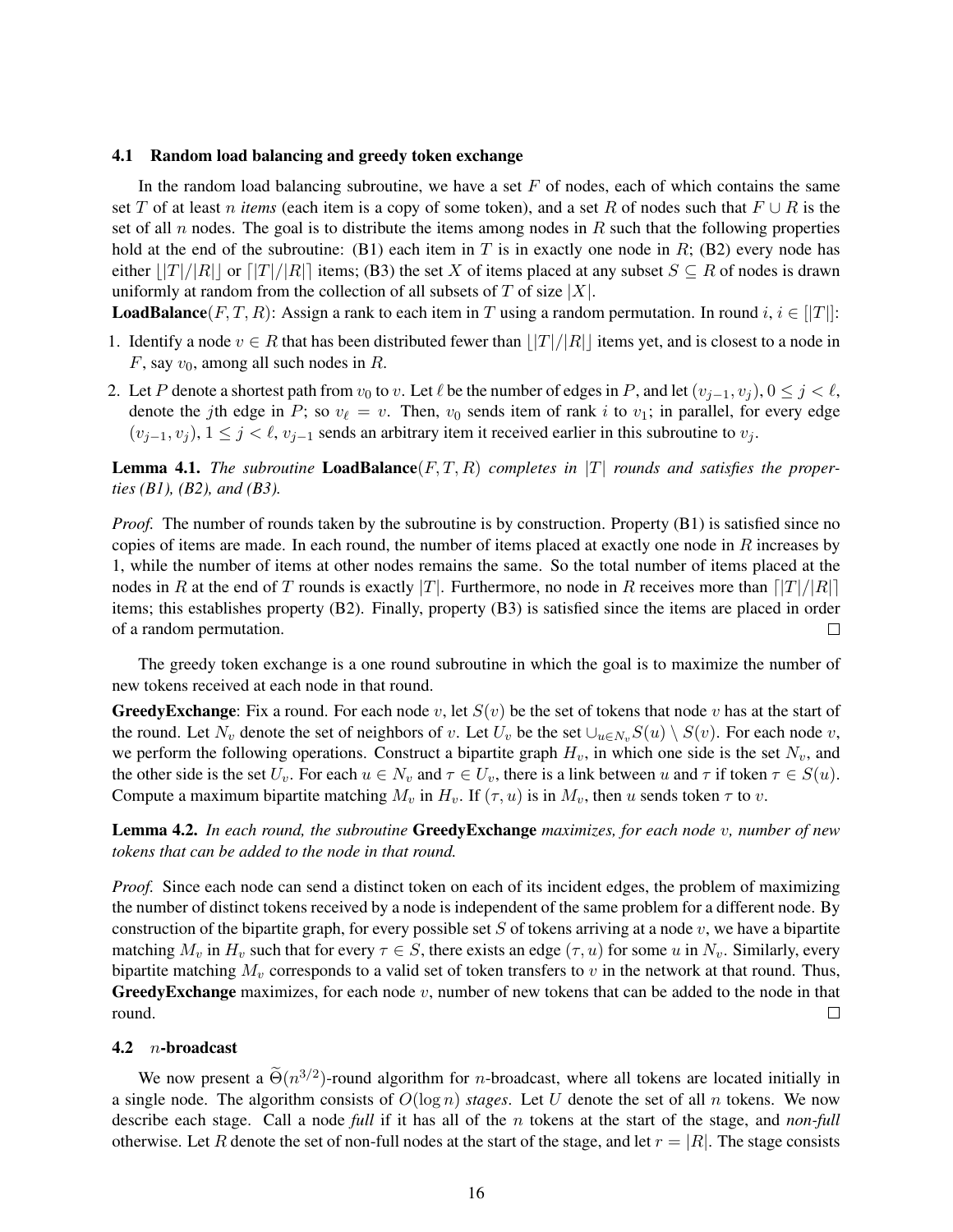of  $\Theta(\sqrt{n}\log n)$  identical phases. Each phase consists of a sequence of steps divided into two segments: distribution and exchange.

- 1. **Distribution segment**: Distribute the *n* tokens among the non-full nodes R in the network, as evenly as possible, in *n* rounds by running **LoadBalance** $(F, R, U)$ .
- 2. Exchange segment: Starting with the distribution of tokens as specified in the preceding distribution segment; i.e., each full node has all tokens, and each non-full node has exactly the tokens distributed in the above segment, run  $n$  rounds of **GreedyExchange** maximizing the total number of new tokens received by the nodes in each round.

<span id="page-16-0"></span>**Lemma 4.3.** If  $R$  is the set of non-full nodes at the start of a stage, then during any phase of the stage, the  $s$ um, over all nodes in  $R$ , of the number of tokens received by the nodes is  $\Omega(|R|\sqrt{n}).$ 

*Proof.* Fix a stage and a phase of the stage. Consider the following initial distribution of tokens at the start of the phase: each full node at the start of the stage has all of the tokens, while each non-full node has no token. At the start of any round, we use *configuration* to refer to the set of tokens that a node has at the start of the round, starting from the preceding initial token distribution.

Fix a round of the exchange segment. We first consider the case in which there exists a round in which The number of different configurations at the start of the round, m, is less than  $\sqrt{n}$ . We number the m<br>the number of different configurations at the start of the round, m, is less than  $\sqrt{n}$ . We number the m configurations arbitrarily from 1 to m, and let  $n_i$  denote the number of nodes in the *i*th configuration. By properties (B1) and (B2) of Lemma [4.1,](#page-15-0) after the distribution segment, each non-full node started with  $\frac{ln}{r}$ or  $\lceil n/r \rceil$  distinct tokens that are unique among all non-full nodes. Therefore, in any set of  $\ell$  nodes that have the same configuration, every node has at least  $\ell |n/r|$  tokens. Thus, the sum, over each node, of the number of tokens in the node is at least  $\lfloor n/r \rfloor \sum_{i=1}^{m} n_i^2$ , where  $\sum_i n_i = r$  and  $m \le \sqrt{r}$  $\sum_{i=1}^{m} n_i^2$  is minimized when each  $n_i = r/m$ , yielding the number of tokens received by the non-full nodes  $\overline{n}$ . Under these conditions, to be at least  $\lfloor n/r \rfloor m \cdot r^2/m^2 = \lfloor n/r \rfloor r^2/m$ . If  $r > n/2$ , then we have  $\lfloor n/r \rfloor r^2/m = r^2/m \ge r\sqrt{n}/2$ since  $m < \sqrt{n}$ . If  $r \le n/2$ , then we have  $\lfloor n/r \rfloor r^2/m \ge (n/r - 1)r^2/m \ge r\sqrt{n} - r\sqrt{n}/2 = r\sqrt{n}/2$ since  $m < \sqrt{n}$ . We thus have the desired claim that the sum, over all nodes in R, of the number of tokens received by the node is  $\Omega(|R|\sqrt{n})$ .

We next argue that if m is at least  $\sqrt{n}$ , then either the number of new token arrivals in the round, over all we next argue that if m is at least  $\sqrt{n}$ , then either the number of new token arrivals in the round, over an<br>non-full nodes, is  $\Omega(\sqrt{n})$ , or the total number of tokens already received by the non-full nodes in this phas is  $\Omega(r\sqrt{n})$ . Let  $C_1$  through  $C_m$  denote the m configurations in this round. We construct an auxiliary graph in which each vertex is a configuration, and we have an edge between vertices  $C_i$  and  $C_j$  if there is an edge between a node having configuration  $C_i$  and a node having configuration  $C_j$  in this round. Note that since the network in each round is connected, so is the auxiliary graph.

Let  $\tau$  denote an arbitrary spanning tree in this auxiliary graph. Consider the set S of stars  $\tau$  formed by the edges in either the odd levels of  $\mathcal T$  or the even levels of  $\mathcal T$ , whichever is greater. The number of edges in S is at least  $\sqrt{n}/2$ . Let S be a star in S with configuration  $C_0$  as the root and  $C_i$  as the *i*th leaf. Each edge  $(C_0, C_i)$  in S corresponds to an edge, say  $(u_i, v_i)$ , where  $u_i$  and  $v_i$  hold configurations  $C_0$  and  $C_i$ , respectively, at the start of this round. Furthermore, all the  $v_i$ s are distinct nodes, while the  $u_i$ 's may not be distinct.

We call an edge  $(u_i, v_i)$  *bad* if  $C_0 \subset C_i$  and  $C_0$  contains all of the tokens that were at any node in configuration  $C_i$  in the initial distribution of the Exchange segment; otherwise, we call the edge good. Note that if an edge  $(u_i, v_i)$  is good then we have two cases: if  $C_0$  is not a subset of  $C_i$ , then we can transfer a token in  $C_0 \setminus C_i$  from  $u_i$  to  $v_i$ ; if  $C_0$  does not contain all of the tokens that were at any node in configuration  $C_i$  in the initial distribution of the Exchange segment, then we can transfer a token from  $v_i$  to  $u_i$  that is distinct from any other token that can be sent from  $v_j \neq v_i$  to  $u_i$ . It thus follows that if the number of distinct from any other token that can be sent from  $v_j \neq v_i$  to  $u_i$ . It thus follows that if the number of good edges is at least  $\sqrt{n}/4$ , then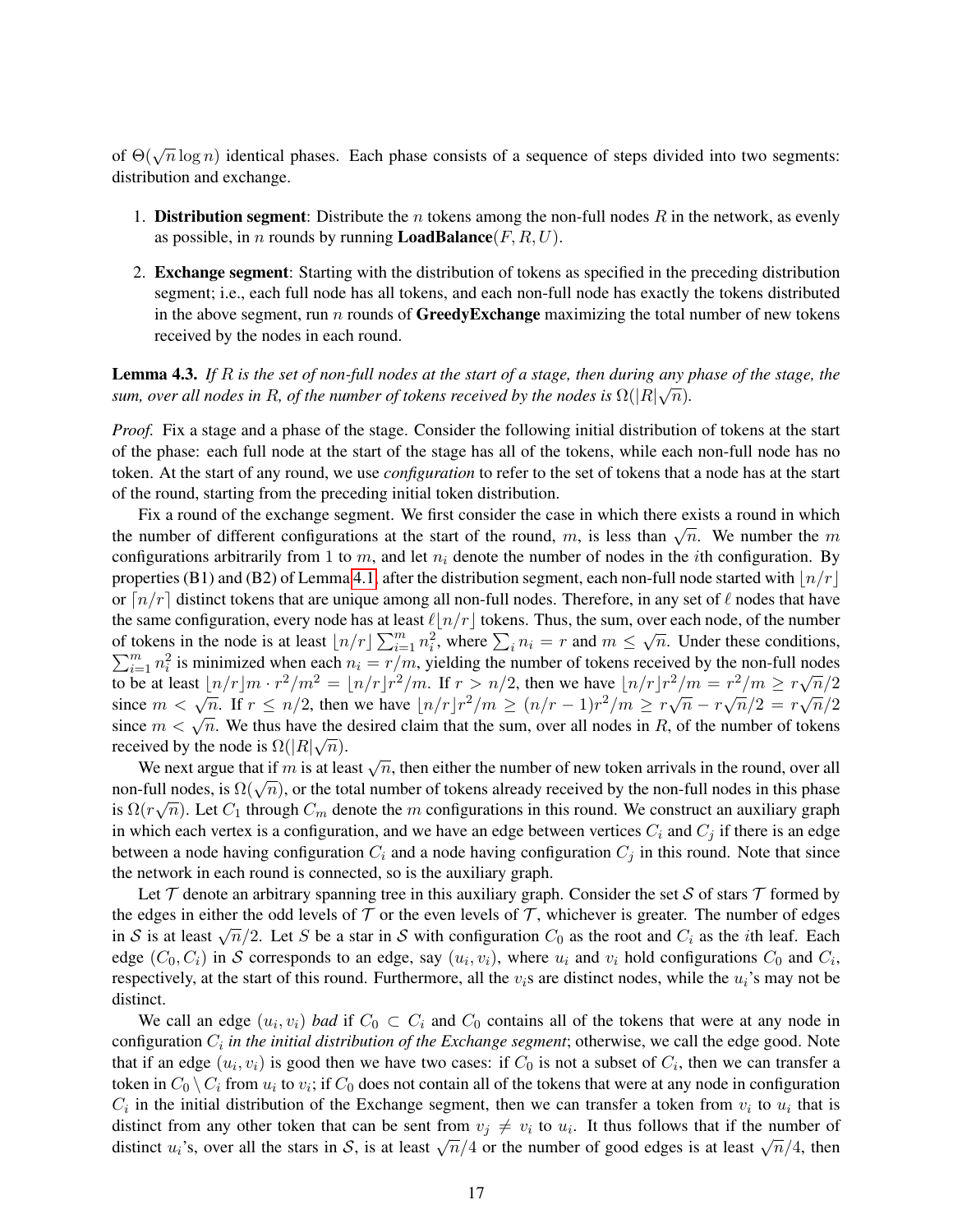we can identify a token transfer along the edges  $(u_i, v_i)$  such that the total number, over all the nodes in the stars, of the distinct tokens received by the node in the round is at least  $\sqrt{n}/4$ . By Lemma [4.2,](#page-15-1) the exchange stars, or the distinct tokens received by the hode in the round is at least  $\sqrt{n}/4$ . By Eq. segment guarantees that the number of token transfers in this round is at least  $\sqrt{n}/4$ .

It remains to consider the case where the number of distinct  $u_i$ 's is less than  $\sqrt{n}/4$  and the number of It remains to consider the case where the number of distinct  $u_i$ 's is less than  $\sqrt{n}/4$  and the number of It remains to consider the case where the humber of distinct  $u_i$  is it is not  $\sqrt{n/4}$  and the humber of good edges is less than  $\sqrt{n}/4$ . In this case, let u be a node in a root configuration  $C_0$  of star S that has bad edges to  $\ell$  nodes, say  $v_1$  through  $v_\ell$ , with configurations  $C_1$  through  $C_\ell$ , respectively. By the definition of bad edges, we obtain that u has all the tokens that all the nodes with configuration  $C_1$  through  $C_\ell$  had in their initial distributions. Since  $C_1$  through  $C_\ell$  is a superset of  $C_0$ , it follows that if  $x$  is the number of tokens in  $\bigcup_{0 \le i \le \ell} C_i$ , then each of the nodes having any of configurations  $C_0$  through  $C_\ell$  has at least x tokens.

We consider the following partition of all the nodes of the graph. Let S be a star in S with root  $C_0$ , the *i*th leaf being given by  $C_i$ , and network edge  $(u_i, v_i)$  corresponding to the auxiliary graph edge  $(C_0, C_i)$ . We define a group of the partition to be the union of set of the nodes with configuration  $C_0$  and the union, over all i such that  $(u_i, v_i)$  is a bad edge, of the set of nodes with configuration  $C_i$ . If  $(u_i, v_i)$  is a good edge, we have the set of nodes with configuration  $C_i$  form their own group. Since the total number of distinct we have the set of hodes whil comiguration  $C_i$  form then own group. Since the total humber of usually  $u_i$ 's, over all the stars in S, is at most  $\sqrt{n}/4$  and the number of good edges is at most  $\sqrt{n}/4$ , the above  $u_i$  s, over an the stars in  $\sigma$ , is at most  $\sqrt{n/4}$  and the number of good edges is at most  $\sqrt{n/4}$ , the above procedure partitions all the nodes into at most  $\sqrt{n}$  groups such that in each group, every node has all the tokens that every node in its group had in the initial token distribution of the Exchange step. Using the same calculation as the first case above, we obtain that in this case the total useful token exchange already achieved is  $\Omega(r\sqrt{n})$ .  $\Box$ 

<span id="page-17-0"></span>Lemma 4.4. *After* Ω(<sup>√</sup> n log n) *phases starting from a set* R *of* r *non-full nodes, there exist at least* r/3 *nodes in* R *that receive all tokens whp.*

*Proof.* Suppose the number of non-full nodes remains at least  $2r/3$  after  $c\sqrt{n}\log n$  phases, where c is an arbitrary constant whose value will be set later in the proof. Then, by Lemma [4.3,](#page-16-0) the sum, over all nodes, of the total number of tokens received at the node during these phases is at least  $2crn(\log n)/3$ . Note that since each phase is implemented starting from an initial distribution in which every node not in  $R$  has all tokens, while every node in  $R$  has no tokens, the set of tokens received by a node in a phase may intersect the set of tokens received by the same node in another phase.

Since a full node does not receive any tokens during the distribution and exchange segments, and any node receives at most n tokens in a phase, we obtain from an averaging argument that at least  $r/3$  non-full nodes each receives at least  $cn(\log n)/2$  tokens in this stage; otherwise, the total number of token exchanges in  $c\sqrt{n}\log n$  phases is less than  $\left(\frac{2r}{3}\right)cn(\log n)/2 + \left(\frac{r}{3}\right)cn(\log n) = 2crn(\log n)/3$ , a contradiction.

Consider any node v that receives at least  $2cn(\log n)/3$  tokens, taken over all the  $c\sqrt{n}\log n$  phases in this stage; note that while the tokens received in a phase are distinct, these tokens are not necessarily distinct across phases. Suppose v receives  $p_i$  tokens in phase i. By property (B3) of Lemma [4.1,](#page-15-0) the  $p_i$ tokens distributed to  $v$  in phase  $i$  are drawn uniformly at random from the set of all tokens. Therefore, by a standard coupon collector argument, we obtain that if c is sufficiently large, v has all of the n tokens with high probability, and thus becomes full after  $c\sqrt{n}\log n$  phases. This completes the proof that at least  $r/3$  $\sqrt{n} \log n$  phases. nodes that were non-full at the start of the stage become full after  $c$  $\Box$ 

<span id="page-17-1"></span>**Theorem 4.1.** The *n*-broadcast problem completes in  $O(n^{3/2} \log^2 n)$  rounds whp.

*Proof.* By Lemma [4.4,](#page-17-0) we obtain that there exist at least  $n/3$  nodes that have received all tokens after  $O(n^{3/2} \log n)$  rounds whp. The remaining problem is that of disseminating the n tokens among  $2n/3$  non-full nodes. Applying Lemma [4.4](#page-17-0) repeatedly  $O(\log n)$  times completes the proof of the theorem.  $\Box$ 

## 4.3  $n$ -gossip

Our centralized algorithm for arbitrary n-gossip instances is as follows.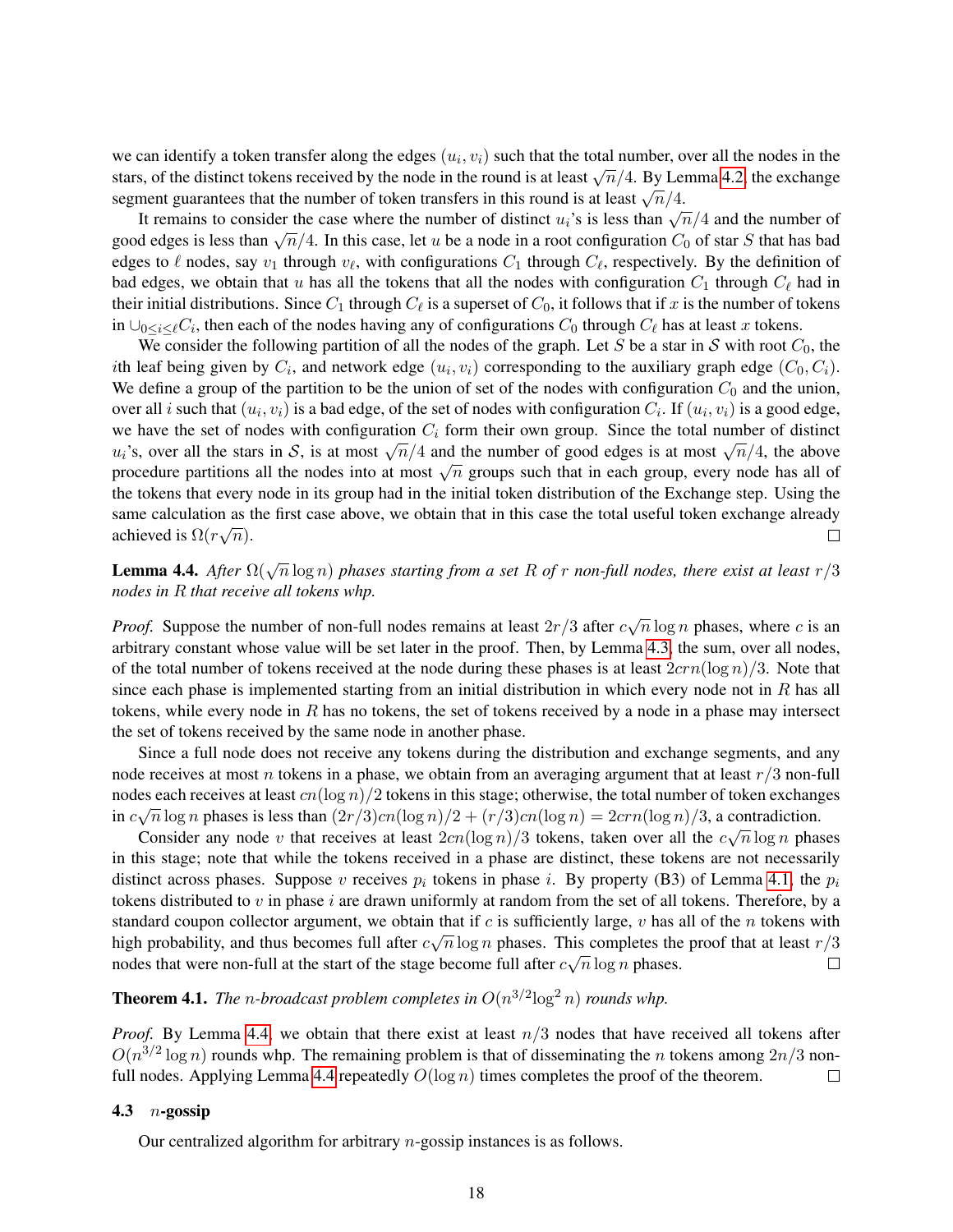**Consolidation stage:** (a) For each token i, in sequence: for  $\sqrt{n}$  rounds, every node holding token i broadcasts token i (i.e., flooding of token i); (b) Identify a set S of  $O(\sqrt{n})$  nodes such that every token is in some node in S; arbitrarily assign each token to a node in S that has the token.

Distribution stage: Each node in S makes  $\sqrt{n}$  copies of each of its allocated tokens, for a total of  $n^{3/2}$  tokens in all, including copies. If any node in S has a token multiset of fewer than n tokens, then it adds dummy tokens to the multiset to make it of size n. Let  $T_u$  denote the multiset of tokens at u. For each node u in S, we ensure that each node receives a distinct random token from the multiset of u: **LoadBalance**({u},  $V, T_u$ }.

**Exchange stage:** Maximize the number of token exchanges in each round by repeatedly calling GreedyEx**change**, until some node, say s, has at least  $n - c\sqrt{n}\log n$  tokens, for a constant c that is chosen sufficiently large. If *n*-gossip is not yet completed, then: (a) Run *n*-broadcast with source *s* to complete the dissemination of the  $n - c\sqrt{n}\log n$  tokens at s; (b) Run at most  $c\sqrt{n}\log n$  separate broadcasts, spanning n rounds, disseminating the remaining at most  $c\sqrt{n}\log n$  tokens to all nodes.

**Lemma 4.5.** *The consolidation stage takes*  $n^{3/2}$  *rounds, at the end of which we can find a set* S *of at most*  $O(\sqrt{n}\log n)$  nodes that together contain all of the tokens whp.

*Proof.* The running time of the consolidation stage is immediate, since each token broadcast period consists *n* root. The rule of  $\sqrt{n}$  rounds.

Next, consider a set  $S$  of  $c$  $\sqrt{n} \log n$  nodes selected uniformly at random from the set of all nodes. The probability that for a given token  $\tau$ , S does not include any of the at least  $\sqrt{n}$  nodes that have  $\tau$  after the probability that for a given token  $\tau$ , S does not include any of the at least  $\sqrt{n}$  nodes that have consolidation phase is at most

$$
\binom{n-\sqrt{n}}{|S|}/\binom{n}{|S|} = \frac{(n-\sqrt{n})\cdots(n-\sqrt{n}-|S|+1)}{n\cdots n-|S|+1}
$$
  

$$
\leq \left(1-\frac{\sqrt{n}}{n-|S|+1}\right)^{|S|}
$$
  

$$
\leq \left(1-\frac{2}{\sqrt{n}}\right)^{c\sqrt{n}\log n}
$$
  

$$
\leq 1/\text{poly}(n),
$$

for n sufficiently large, and c a sufficiently large constant. By applying a union bound over the n tokens, we get the desired claim.  $\Box$ 

<span id="page-18-0"></span>**Lemma 4.6.** *Consider any phase of the distribution stage, in which node v distributes its multiset*  $T_v$  *of tokens among the n nodes. Each node receives at least*  $\lfloor |T_v|/n \rfloor$  *tokens from*  $T_v$ *, and the tokens arriving at a node are a subset of*  $T_v$  *drawn uniformly at random from*  $T_v$ .

*Proof.* Since each leader node assigns a random rank to each token copy it has, by property (B3) of Lemma [4.1,](#page-15-0) the token distribution process ensures that each node receives tokens of random ranks. Fur-thermore, by properties (B1) and (B2) of Lemma [4.1,](#page-15-0) each node receives  $||T_v|/n$  or  $||T_v|/n$  tokens.  $\Box$ 

<span id="page-18-1"></span>**Lemma 4.7.** After  $O(n^{3/2}\log n)$  rounds of the exchange stage, we have a node that has at least  $n-\sqrt{n}\log n$ *tokens whp.*

*Proof.* Define a *configuration* to be the set of tokens that a node has at any time. Let m denote the number of *r toof*. Define a *configuration* to be the set of tokens that a houe has at any time. Eet *m* denote the humber of distinct configurations that are present at the start of any round. If m is at least  $\sqrt{n}/(c \log n)$ , for  $c > 0$  chosen suitably large later, then as in Lemma [4.3,](#page-16-0) we argue that the sum, over all nodes, of the number  $\epsilon > 0$  chosen sunably large face, then as in Echinia 4.5, we argue that the sum, over an hodes, or the number of distinct tokens received by the node in the round is at least  $\sqrt{n}/(c \log n)$  (this follows from Lemma [4.2,](#page-15-1) which establishes that GreedyExchange maximizes the number of tokens exchanged in any given round). We can be in this case for at most  $cn^{3/2} \log n$  rounds since each node receives at most n distinct tokens.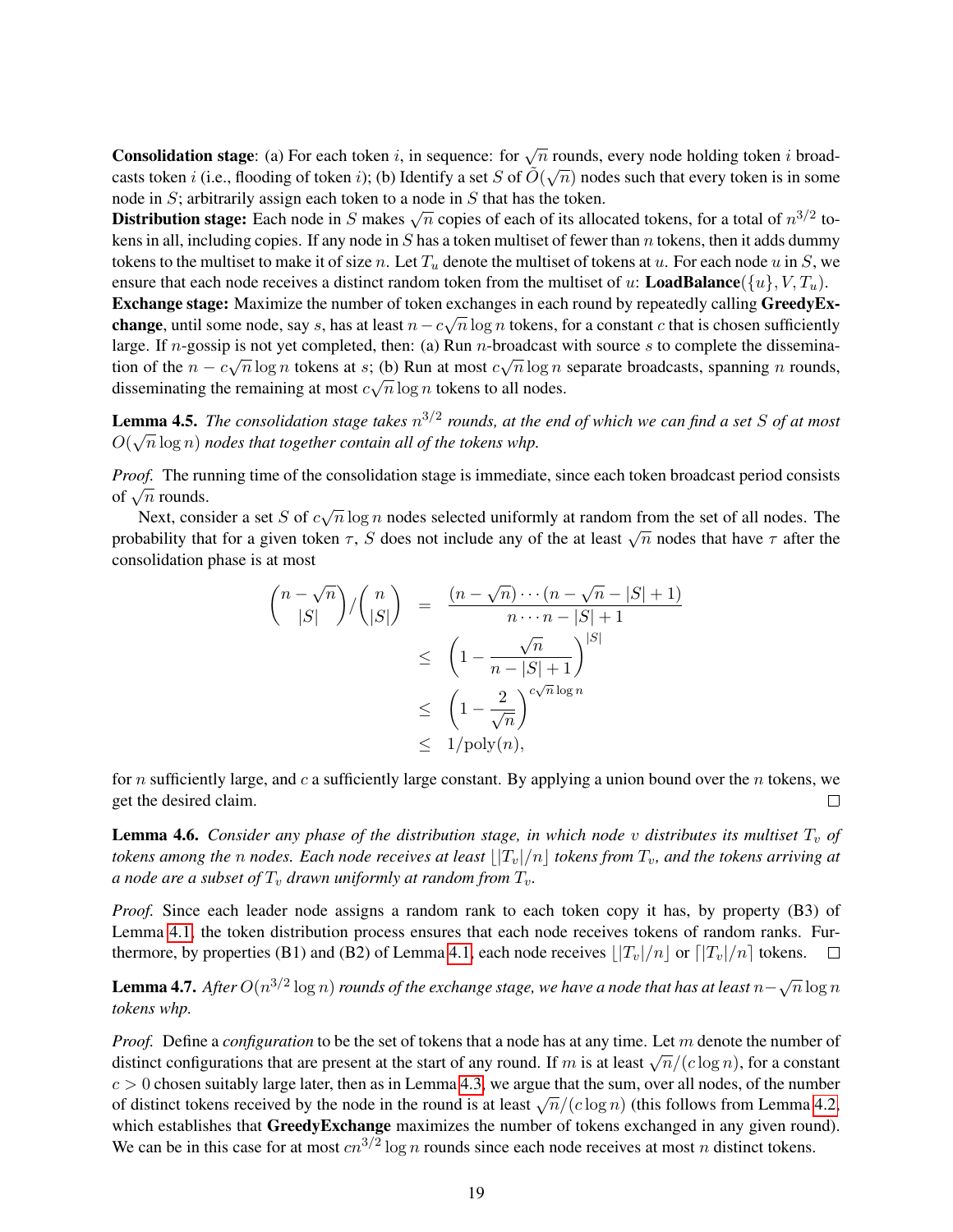In the second case, that is, where m is at most  $\sqrt{n}/(c \log n)$ , there exist at least  $\sqrt{n} \log n$  nodes that have the same set of tokens. We now argue that any set of  $c\sqrt{n}\log n$  nodes together have at least  $n - c\sqrt{n}\log n$ tokens, for c chosen suitably large.

Fix a set X of  $c\sqrt{n}\log n$  nodes. Consider the *i*th phase of the distribution stage in which tokens from a multiset set  $T_v$  are distributed from a node v. Let  $\alpha_i$  be the number of tokens in  $\Gamma \cap T_v$ . By Lemma [4.6,](#page-18-0) the nodes in X together receive a subset of  $||T_v|/n||X|$  tokens, chosen uniformly at random from the multiset T<sub>v</sub>. Note that every token in  $T_v$  has  $\sqrt{n}$  copies in  $T_v$  and  $|T_v|$  is at least *n*; therefore, the probability that none of these  $\alpha_i$  distinct tokens in  $\Gamma \cap T_v$  are in X is at most

$$
\frac{\binom{|T_v| - \sqrt{n}\alpha_i}{\lfloor |T_v|/n\rfloor |X|}}{\binom{|T_v|}{\lfloor |T_v|/n\rfloor |X|}} \leq \left(1 - \frac{\lfloor |T_v|/n\rfloor |X|}{|T_v| - \lfloor |T_v|/n\rfloor |X|}\right)^{\lfloor |T_v|/n\rfloor c\sqrt{n}\log n}
$$
\n
$$
\leq \left(1 - \frac{\sqrt{n}\alpha_i}{|T_v| - \lfloor |T_v|/n\rfloor c\sqrt{n}\log n}\right)^{\lfloor |T_v|/n\rfloor c\sqrt{n}\log n}
$$
\n
$$
\leq \left(1 - \frac{\sqrt{n}\alpha_i}{|T_v|}\right)^{c|T_v|\log(n)/\sqrt{n}}
$$
\n
$$
\leq e^{-c\alpha_i \log(n)/2}.
$$

(In the second last inequality, we use the fact that  $|T_v|$  is at least n, which implies  $|T_v|/n \leq |T_v|/(2n)$ . In the last inequality, we use the fact that  $1 - x \le e^{-x}$  for  $0 \le x < 1$ .)

Since the choice of the random permutation in each phase of the distribution stage is independent of the choice in any other phase, we obtain that the probability that none of the tokens in  $\Gamma$  are in X is at most  $\prod_i e^{-c\alpha_i \log(n)/2} \leq e^{-c\sum_i \alpha_i \log(n)/2} = e^{-c^2\sqrt{n} \log^2(n)/2}$ . The number of different choices for X and  $\Gamma$  is  $\binom{n}{c}$  $\left(\frac{n}{\sqrt{n}}\right)^2 \leq \left(\frac{e\sqrt{n}}{\left(\frac{c\log n}{\sqrt{n}}\right)^{c\sqrt{n}}\log n} \leq e^{c\ln 2\sqrt{n}\log^2 n}$ . Applying a union bound, we achieve a high probability bound on the event that there exists a node with at least  $n - c\sqrt{n}\log n$  tokens.

 $\Box$ 

## **Theorem 4.2.** Our centralized algorithm completes in  $O(n^{3/2} \log^2 n)$  rounds, whp.

*Proof.* The consolidation stage takes  $O(n^{3/2} \log n)$  rounds. The distribution stage takes  $O(n^{3/2})$  rounds. The exchange stage takes  $O(n^{3/2} \log^2 n)$  rounds for the *n*-broadcast (by Theorem [4.1\)](#page-17-1) and  $O(n^{3/2} \log n)$ rnc exenange stage takes  $O(n + \log n)$  tounds for the *n*-broadcast (by Theorem 4.1) and  $O(n + \log n)$ <br>rounds for broadcasting the last  $O(\sqrt{n} \log n)$  tokens. The high probability successful completion follows from Lemma [4.7,](#page-18-1) the correctness of n-broadcast (Theorem [4.1\)](#page-17-1), and part (b) of the exchange stage.  $\Box$ 

#### 5 Concluding remarks

Our work has focused on the basic question of whether there exists a fully distributed *n*-gossip protocol that runs in sub-quadratic time, i.e.,  $O(n^{2-\epsilon})$  rounds (for some positive constant  $\epsilon$ ), or even faster  $O(n \text{ polylog} n)$  rounds, under an oblivious adversary. We showed that somewhat surprisingly, RAND-DIFF, a potentially strong candidate for a fast distributed algorithm, has a  $\tilde{\Omega}(n^{3/2})$  lower bound. Morever, for symmetric knowledge-based algorithms (SKB), we showed a lower bound of  $\tilde{\Omega}(n^{4/3})$  under invasive adversaries, a stronger version of oblivious adversaries. We complemented these results with two upper bounds. First, we showed that RAND-DIFF can complete *n*-gossip in subquadratic time  $-\tilde{O}(n^{5/3})$  — under a restricted oblivious adversary which has to respect some infrastructure-based path constraints. We believe the analysis of RAND-DIFF, in fact, extends to the more efficient SYM-DIFF protocol as well, and also to more general path-respecting adversaries. Second, we presented a centralized algorithm that achieves a  $\tilde{O}(n^{3/2})$ bound using under any oblivious adversary.

Our work leaves several intriguing open problems and directions for future research: Is there a hybrid of RAND-DIFF and a knowledge-based algorithm that can achieve sub-quadratic complexity? What is the best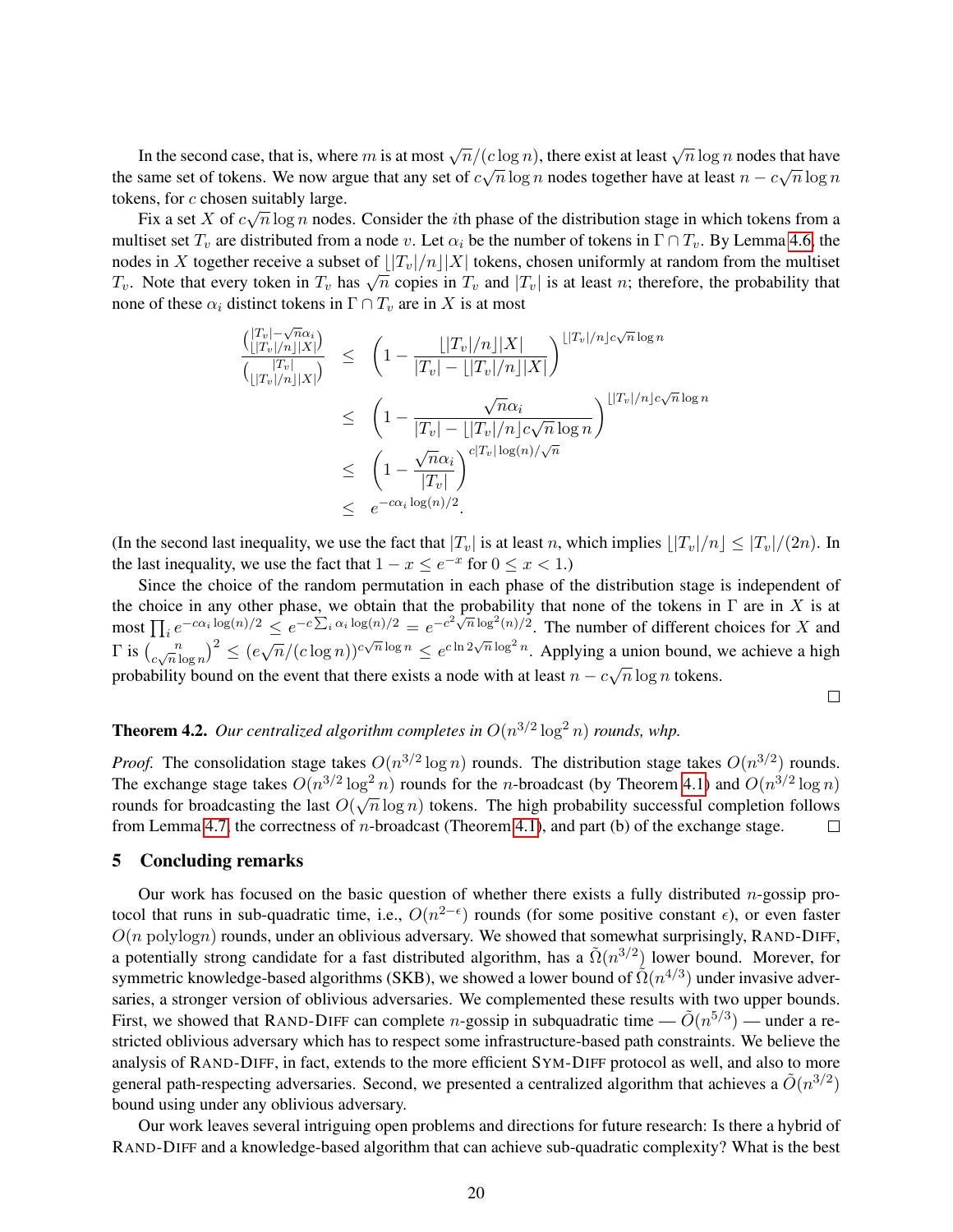bound for n-gossip achieved by centralized token-forwarding? Explore paths-respecting and related models further to gain a better understanding of network dynamics from a practical standpoint.

### **References**

- <span id="page-20-13"></span>[1] ALON, N., AND SPENCER, J. H. *The Probabilistic Method*. Wiley, New York, NY, 1991.
- <span id="page-20-10"></span>[2] AUGUSTINE, J., MOLLA, A. R., MORSY, E., PANDURANGAN, G., ROBINSON, P., AND UPFAL, E. Storage and search in dynamic peer-to-peer networks. In *SPAA* (2013), G. E. Blelloch and B. Vöcking, Eds., ACM, pp. 53–62.
- <span id="page-20-7"></span>[3] AUGUSTINE, J., PANDURANGAN, G., AND ROBINSON, P. Fast byzantine agreement in dynamic networks. In *ACM Symposium on Principles of Distributed Computing, PODC '13, Montreal, QC, Canada, July 22-24, 2013* (2013), pp. 74–83.
- <span id="page-20-8"></span>[4] AUGUSTINE, J., PANDURANGAN, G., ROBINSON, P., ROCHE, S., AND UPFAL, E. Enabling robust and efficient distributed computation in dynamic peer-to-peer networks. In *FOCS* (2015).
- <span id="page-20-0"></span>[5] AUGUSTINE, J., PANDURANGAN, G., ROBINSON, P., AND UPFAL, E. Towards robust and efficient computation in dynamic peer-to-peer networks. In *ACM-SIAM SODA* (2012), pp. 551–569.
- <span id="page-20-6"></span>[6] AVIN, C., KOUCKÝ, M., AND LOTKER, Z. How to explore a fast-changing world (cover time of a simple random walk on evolving graphs). In *ICALP-08, Automata, Languages and Programming* (2008), pp. 121–132.
- <span id="page-20-5"></span>[7] BAUMANN, H., CRESCENZI, P., AND FRAIGNIAUD, P. Parsimonious flooding in dynamic graphs. In *Proceedings of the 28th ACM symposium on Principles of distributed computing* (2009), ACM, pp. 260–269.
- <span id="page-20-12"></span>[8] BAUMANN, H., CRESCENZI, P., AND FRAIGNIAUD, P. Parsimonious flooding in dynamic graphs. *Distributed Computing 24*, 1 (2011), 31–44.
- <span id="page-20-2"></span>[9] BOLLOBAS´ , B., AND RIORDAN, O. The diameter of a scale-free random graph. *Combinatorica 24*, 1 (2004), 5–34.
- <span id="page-20-3"></span>[10] BRODER, A., KUMAR, R., MAGHOUL, F., RAGHAVAN, P., RAJAGOPALAN, S., STATA, R., TOMKINS, A., AND WIENER, J. Graph structure in the web. *Computer Networks 33*, 1-6 (2000), 309–320.
- <span id="page-20-11"></span>[11] CASTEIGTS, A., FLOCCHINI, P., QUATTROCIOCCHI, W., AND SANTORO, N. Time-varying graphs and dynamic networks. *International Journal of Parallel, Emergent and Distributed Systems 27*, 5 (2012), 387–408.
- <span id="page-20-9"></span>[12] CLEMENTI, A. E., MACCI, C., MONTI, A., PASQUALE, F., AND SILVESTRI, R. Flooding time in edge-markovian dynamic graphs. In *PODC '08: Proceedings of the twenty-seventh ACM symposium on Principles of distributed computing* (New York, NY, USA, 2008), ACM, pp. 213–222.
- <span id="page-20-4"></span>[13] CLEMENTI, A. E. F., MONTI, A., PASQUALE, F., AND SILVESTRI, R. Broadcasting in dynamic radio networks. *J. Comput. Syst. Sci. 75*, 4 (2009), 213–230.
- <span id="page-20-1"></span>[14] COOPER, C., AND FRIEZE, A. Crawling on simple models of web graphs. *Internet Mathematics 1* (2003), 57–90.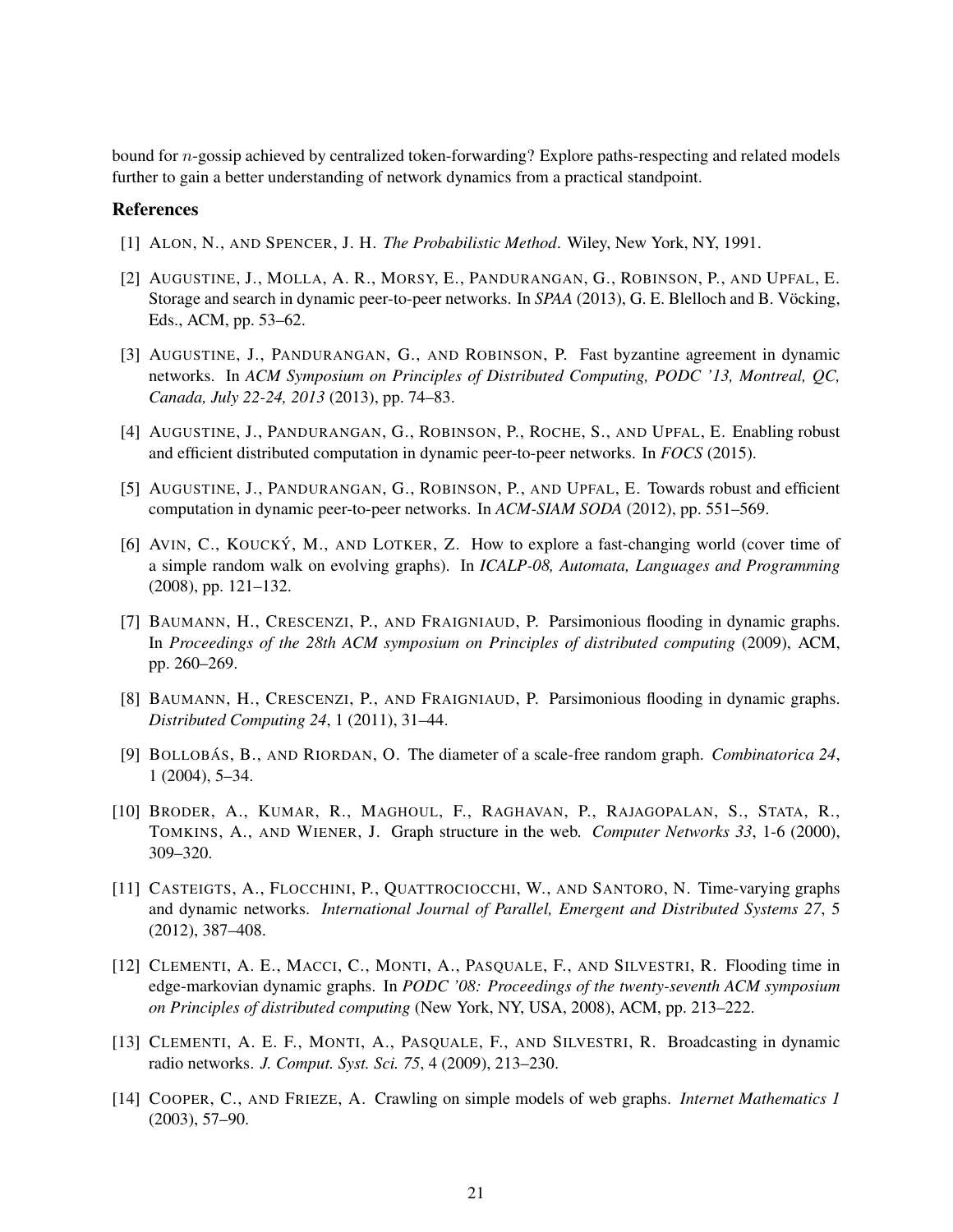- <span id="page-21-7"></span>[15] DUTTA, C., PANDURANGAN, G., RAJARAMAN, R., SUN, Z., AND VIOLA, E. On the complexity of information spreading in dynamic networks. In *SODA* (2013), S. Khanna, Ed., SIAM, pp. 717–736.
- <span id="page-21-2"></span>[16] FERREIRA, A. Building a reference combinatorial model for manets. *Network, IEEE 18*, 5 (2004), 24–29.
- <span id="page-21-12"></span>[17] FERREIRA, A., GOLDMAN, A., AND MONTEIRO, J. On the evaluation of shortest journeys in dynamic networks. In *Sixth IEEE International Symposium on Network Computing and Applications (NCA 2007)* (2007), pp. 3–10.
- <span id="page-21-1"></span>[18] FLAXMAN, A., FRIEZE, A. M., AND UPFAL, E. Efficient communication in an ad-hoc network. *J. Algorithms 52*, 1 (2004), 1–7.
- <span id="page-21-6"></span>[19] GEORGIOU, C., GILBERT, S., GUERRAOUI, R., AND KOWALSKI, D. R. On the complexity of asynchronous gossip. In *PODC '08: Proceedings of the twenty-seventh ACM symposium on Principles of distributed computing* (New York, NY, USA, 2008), ACM, pp. 135–144.
- <span id="page-21-5"></span>[20] GUREVICH, M., AND KEIDAR, I. Correctness of gossip-based membership under message loss. In *PODC '09: Proceedings of the 28th ACM symposium on Principles of distributed computing* (New York, NY, USA, 2009), ACM, pp. 151–160.
- <span id="page-21-4"></span>[21] HAEUPLER, B. Analyzing Network Coding Gossip Made Easy. *Proceedings of the Forty-third Annual ACM Symposium on Theory of Computing, STOC* (2011), pp 293–302.
- <span id="page-21-8"></span>[22] HAEUPLER, B., AND KARGER, D. Faster information dissemination in dynamic networks via network coding. In *Proceedings of the 30th annual ACM SIGACT-SIGOPS symposium on Principles of distributed computing* (2011), ACM, pp. 381–390.
- <span id="page-21-13"></span>[23] HAEUPLER, B., AND KUHN, F. Lower bounds on information dissemination in dynamic networks. In *Distributed Computing - 26th International Symposium, DISC 2012, Salvador, Brazil, October 16-18, 2012. Proceedings* (2012), pp. 166–180.
- <span id="page-21-11"></span>[24] JARRY, A., AND LOTKER, Z. Connectivity in evolving graph with geometric properties. In *DIALM-POMC '04: Proceedings of the 2004 Joint Workshop on Foundations of Mobile Computing* (New York, NY, USA, 2004), ACM Press, pp. 24–30.
- <span id="page-21-0"></span>[25] KEMPE, D., KLEINBERG, J., AND KUMAR, A. Connectivity and inference problems for temporal networks. *Journal of Computer and System Sciences 64*, 4 (2002), 820–842.
- <span id="page-21-3"></span>[26] KUHN, F., LYNCH, N., AND OSHMAN, R. Distributed computation in dynamic networks. In *STOC '10: Proceedings of the 42nd ACM symposium on Theory of computing* (New York, NY, USA, 2010), ACM, pp. 513–522.
- <span id="page-21-9"></span>[27] KUHN, F., OSHMAN, R., AND MOSES, Y. Coordinated consensus in dynamic networks. In *Proceedings of the 30th annual ACM SIGACT-SIGOPS symposium on Principles of distributed computing* (2011), ACM, pp. 1–10.
- <span id="page-21-14"></span>[28] LEIGHTON, F. T. *Introduction to Parallel Algorithms and Architectures: Arrays, Trees, and Hypercubes*. Morgan-Kaufmann, San Mateo, CA, 1991.
- <span id="page-21-10"></span>[29] LEIGHTON, F. T. *Introduction to Parallel Algorithms and Architectures: Arrays, Trees, Hypercubes*. Morgan Kaufmann, 1991.